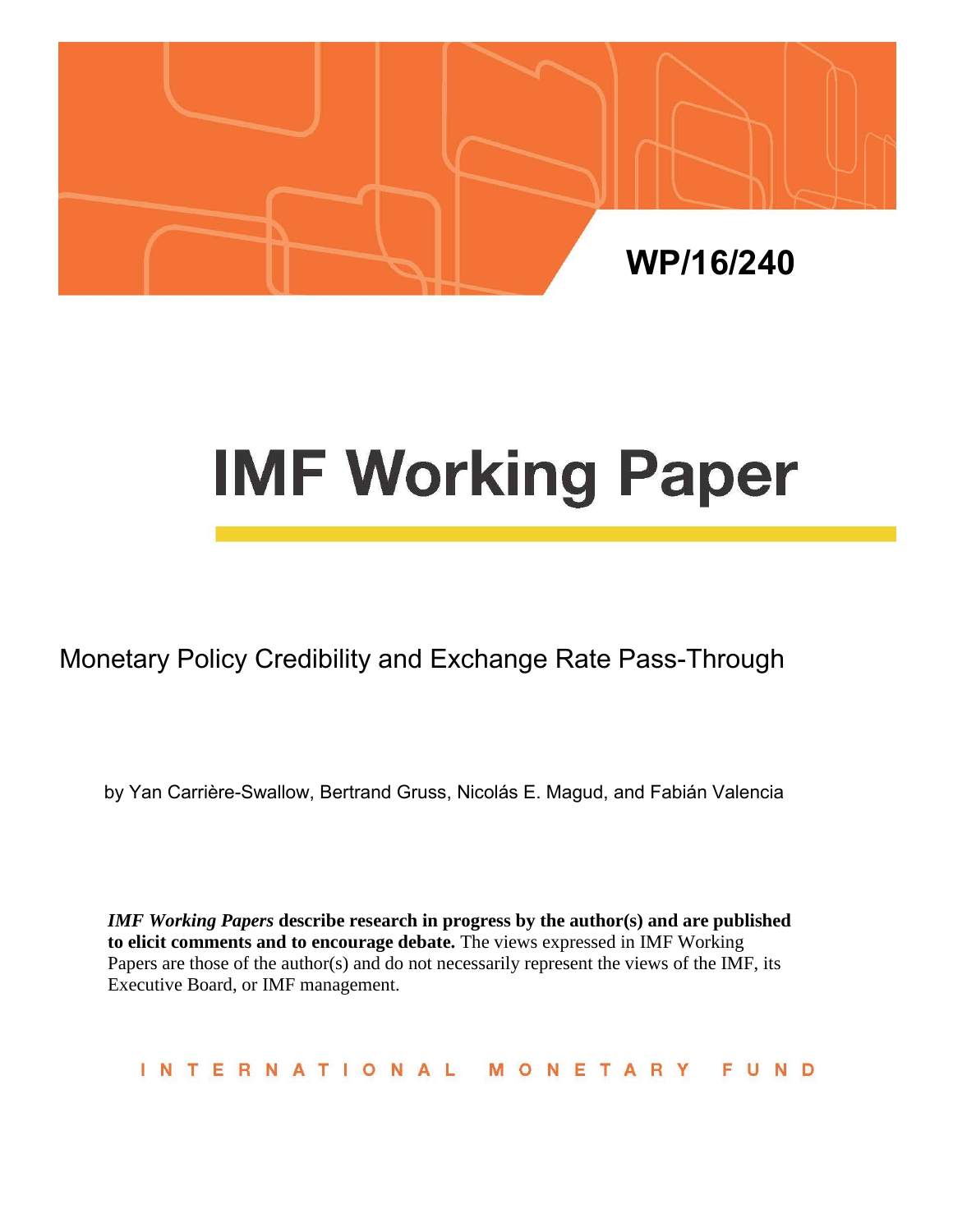## **IMF Working Paper**

## Western Hemisphere Department

## **Monetary Policy Credibility and Exchange Rate Pass-Through**

## **Prepared by Yan Carrière-Swallow, Bertrand Gruss, Nicolas E. Magud, and Fabián Valencia**

Authorized for distribution by Dora Iakova

December 2016

*IMF Working Papers* **describe research in progress by the author(s) and are published to elicit comments and to encourage debate.** The views expressed in IMF Working Papers are those of the author(s) and do not necessarily represent the views of the IMF, its Executive Board, or IMF management.

### **Abstract**

A long-standing conjecture in macroeconomics is that recent declines in exchange rate pass-through are in part due to improved monetary policy performance. In a large sample of emerging and advanced economies, we find evidence of a strong link between exchange rate pass-through to consumer prices and the monetary policy regime's performance in delivering price stability. Using input-output tables, we decompose exchange rate pass-through to consumer prices into a component that reflects the adjustment of imported goods at the border, and another that captures the response of all other prices. We find that price stability and central bank credibility have reduced the second component.

JEL Classification Numbers: E31, E52, F41

Keywords: Exchange rate pass-through, monetary policy credibility. Authors' e-mail addresses: [ycswallow@imf.org,](mailto:ycswallow@imf.org) [bgruss@imf.org,](mailto:bgruss@imf.org) [nmagud@imf.org,](mailto:nmagud@imf.org) and [fvalencia@imf.org.](mailto:fvalencia@imf.org)

The authors thank JaeBin Ahn, Hamid Faruqee, Alexander Guarín, Dora Iakova, Andrew Powell, Pau Rabanal, Alejandro Werner, and seminar participants at the IMF, the IDB's Financial Stability and Development group seminar on "Risks of Currency Depreciation" in Montevideo, the LACEA 2016 Annual Meeting in Medellín, and the XXI CEMLA Annual Meeting of the Central Bank Researchers Network in Brasilia for valuable comments and suggestions.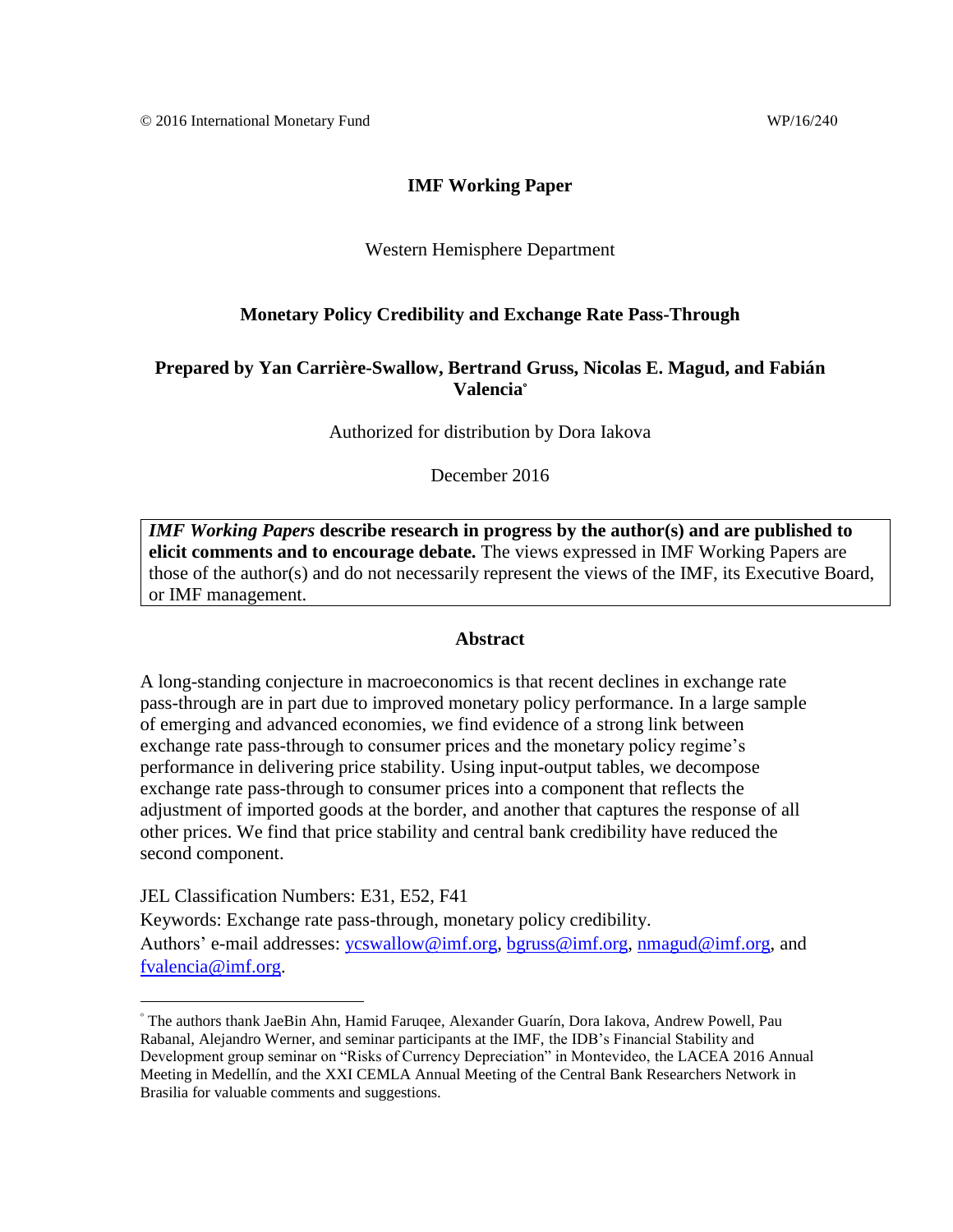## **I. INTRODUCTION**

The empirical literature has reported wide variation in exchange rate pass-through across countries and over time, with many papers documenting a generalized decline over the past few decades (Campa and Goldberg, 2005). Taylor (2000) put forth the conjecture that improvements in monetary policy performance—reflected in stronger nominal anchors and low, stable inflation—result in an endogenous reduction in the exchange rate pass-through to consumer prices. The argument is that the extent to which a firm decides to pass along an increase in its costs is lower where inflation expectations are well anchored.

This paper provides an empirical test of Taylor's hypothesis. We find evidence that price stability and greater monetary policy credibility have significantly reduced exchange rate pass-through to consumer prices. We then construct benchmarks for the amount of passthrough that can be attributed to the price response of foreign goods and services at the border. While the literature has estimated that monetary policy credibility plays a small role in determining pass-through to prices at the border, we find that it plays an important role in reducing the exchange rate pass-through to prices of domestically-produced goods and services.

We begin by estimating models of exchange rate pass-through to consumer prices in a sample of 62 emerging and advanced economies. We document substantial heterogeneity in exchange-rate pass-through across countries, including across income levels and regions, confirming a series of stylized facts that have appeared in the literature. Using rollingwindow regressions, we find that exchange rate pass-through to consumer prices has fallen over the past few decades in all country groups, with the largest falls registered in emerging economies.

In the rest of the paper, we explore the role of imported goods and of monetary policy performance in explaining the heterogeneity in estimates of exchange rate pass-through to consumer prices. A change in the exchange rate is expected to trigger an adjustment in relative prices between tradeable and non-tradeable goods and services, and a transitory change in consumer price inflation.<sup>1</sup> The size of this *first-round* effect will depend on how

<sup>&</sup>lt;sup>1</sup> Burstein, Eichenbaum, and Rebelo (2005) show that the usual decomposition of consumer prices into tradeable and non-tradeable components that relies on retail prices can be misleading for pass-through analysis. The reason is that the retail price of tradeable goods includes two sizeable non-tradeable components: distribution costs—including wholesale and retail services, marketing, advertising, and local transportation services—and local goods that are produced only for the local market. These components reflect the pricing of locally-produced goods and services that are unlikely to be arbitraged in international markets, while prices of imported goods at the border better capture the pricing behavior of "pure" traded goods.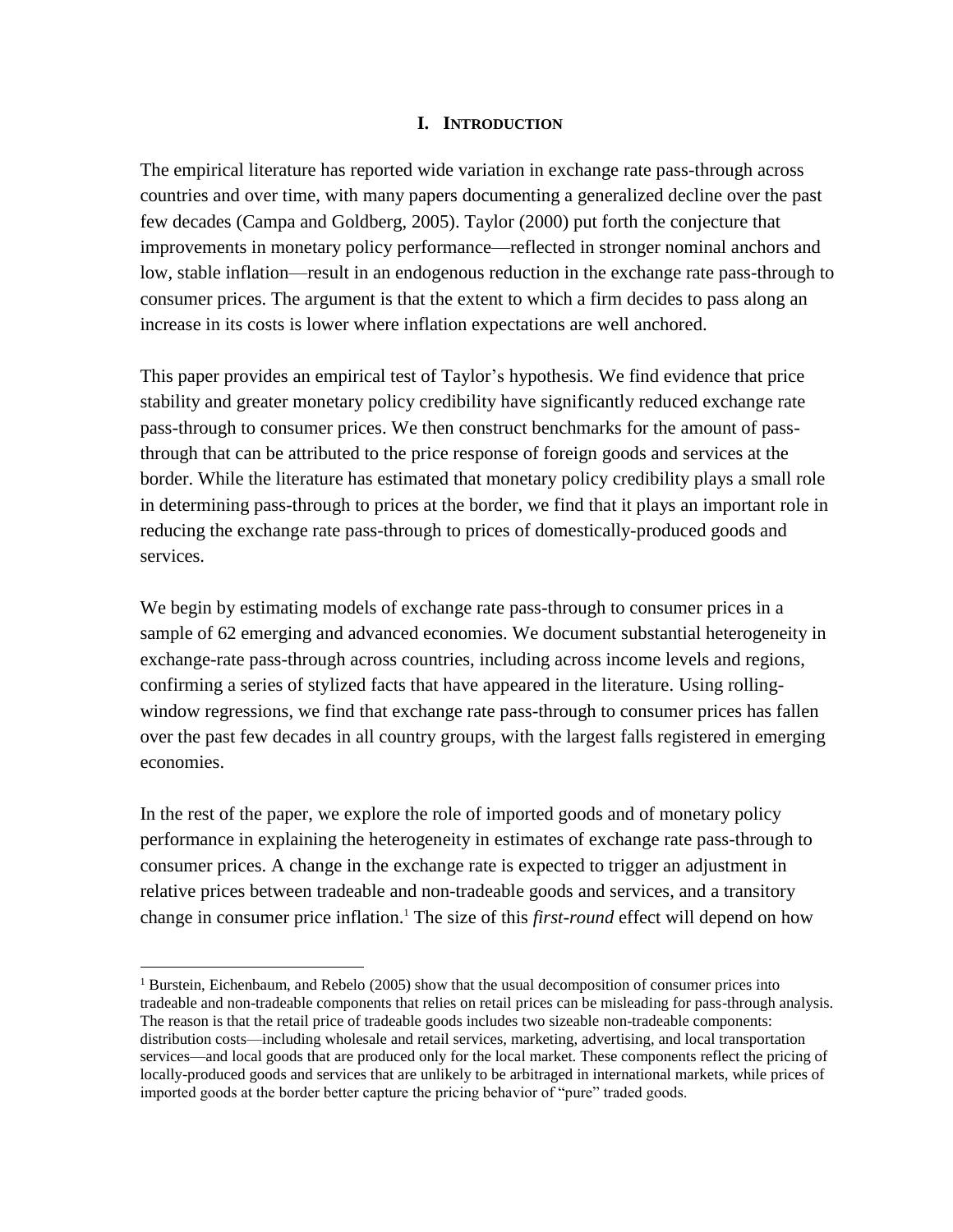much the local-currency price of imported goods adjusts at the border, and on the share of these goods in domestic consumption, including their role as inputs in the local production of consumer goods. When other prices in the economy—including retail markups, distribution costs, wages, and the price of non-tradeable goods—also react to the exchange rate movement, we refer to the presence of *second-round* effects on consumer prices.

An important empirical limitation is that aggregate price indices are not constructed along these conceptual terms. While many countries produce an index of retail tradable goods prices, it has been documented that approximately half the retail price of the average tradable good is made up of local distribution costs and markups (Burstein, Eichenbaum and Rebelo, 2005). Additionally, imported inputs are factors of production for domestically-produced consumer goods and services that may or may not be tradable. Following Burstein, Eichenbaum, and Rebelo (2005) and Gopinath (2015), we use input-output tables to compute the share of domestic consumption that has been imported for each country in our sample. This measure includes imported consumer goods, as well as the imported inputs that are used in domestically-produced goods. We employ a recently produced global input-output database to generate time-varying measures for each country in our sample, and compare these to our pass-through estimates.

We construct two benchmarks for first-round effects. The first imposes the assumption that exchange rate pass-through to import prices is complete, and is thus directly determined by the import content of domestic consumption. The second relaxes the complete pass-through assumption, and corresponds to the product of the import content and an estimated passthrough coefficient to import prices.

While there are indications that pass-through to imported goods prices may have fallen to some extent, this has taken place alongside an increase in the importance of imported goods and inputs in overall consumption. Taken together, the large reductions in exchange rate pass-through to consumer prices are difficult to account for based on the sensitivity of prices at the dock. We also document a substantial amount of cross-country and time variation in our measure of second-round effects, and find that they are substantial for a large set of economies. Among emerging economies, we find that second-round effects have fallen substantially over time, explaining most of the fall in overall exchange rate pass-through over the past few decades.

We then explore how our estimates of exchange rate pass-through are related to measures of monetary policy performance, including credibility. The literature on the determinants of exchange rate pass-through has found evidence that pass-through to overall consumer prices is associated with the level and volatility of inflation (e.g. Gagnon and Ihrig, 2001; Choudhri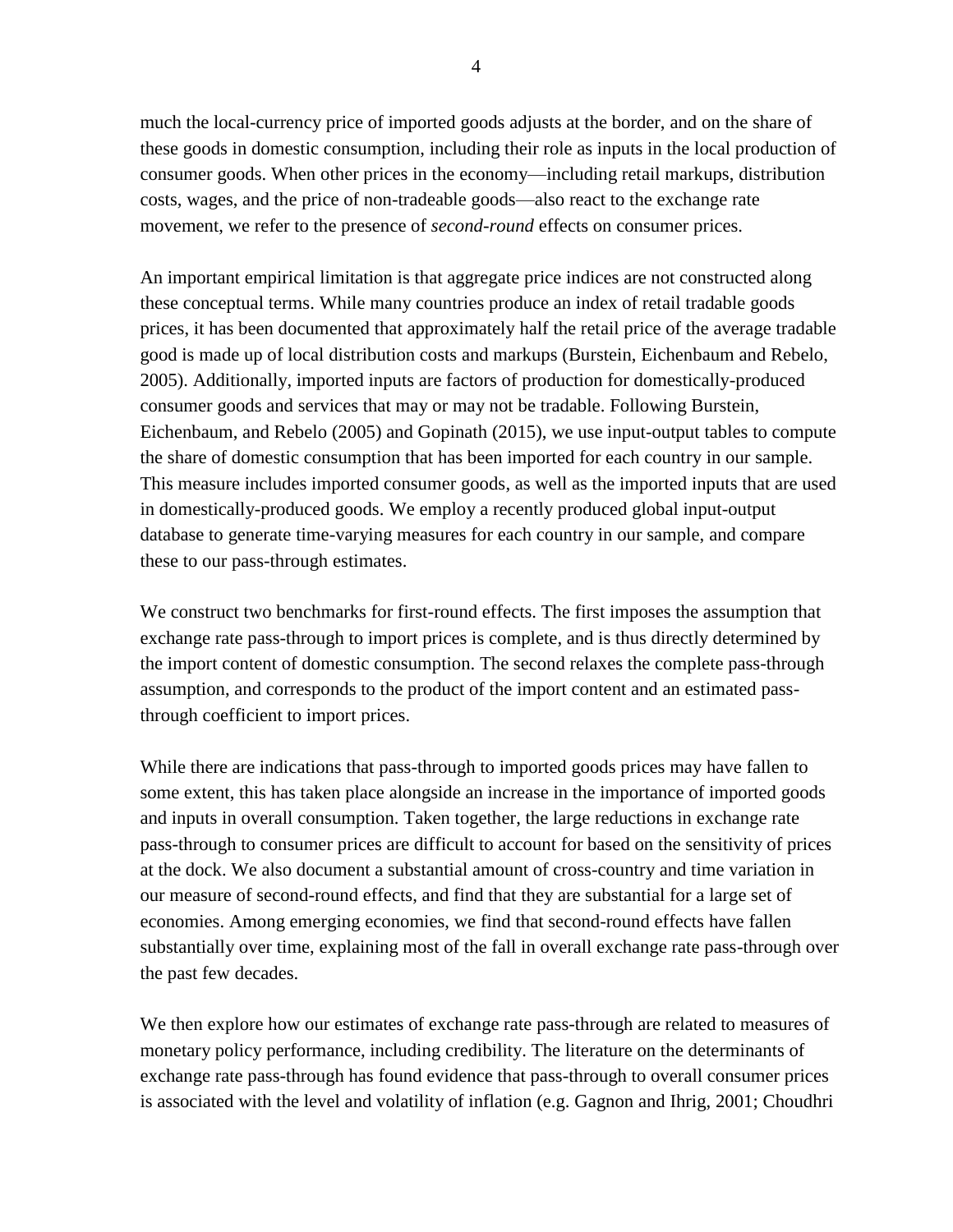and Hakura, 2006). <sup>2</sup> We confirm this result, and complement it with additional evidence based on the behavior of inflation expectations. Following Dovern, Fritsche, and Slacalek (2012) and Capistrán and Ramos-Francia (2010), we proxy for monetary policy credibility using the degree of disagreement among professional forecasters of inflation. We find that, for a given level and volatility of inflation, greater credibility of monetary policy acts to reduce the degree of exchange rate pass-through to consumer prices.

Another strand of the literature has studied exchange rate pass-through to import prices, finding that macroeconomic factors —including variables associated with monetary policy performance—have played only a minor role in explaining the wide variation across countries and over time (Campa and Goldberg, 2005; Frankel, Parsley, and Wei, 2012).<sup>3</sup> This paper complements both strands of the literature by focusing on the role of monetary policy credibility in determining the price response of domestically-produced goods and services (including distribution costs and markups), which are more likely influenced by the domestic inflationary environment than prices at the border. To do so, we regress our estimates of second-round effects on measures of monetary policy credibility. We find that greater monetary policy credibility affects overall exchange rate pass-through to consumer prices primarily through reductions in second-round effects.

The rest of the paper is organized as follows. Section II describes our empirical approach to estimate exchange rate pass-through to overall consumer prices. Section III describes our data and presents the results of our pass-through estimations. Section IV describes the construction of benchmark estimates of first-round effects, and contrasts these to our estimates of overall exchange rate pass-through. Section V explores the role of monetary policy performance in explaining exchange rate pass-through to consumer prices, placing emphasis on credibility and its role in determining second-round effects. Finally, Section VI concludes.

 $2$  Theoretical work has also argued that, as average inflation or inflation volatility increase, so does exchange rate pass-through to aggregate prices—although at a decreasing rate—as firms adjust prices more frequently (Devereux and Yetman, 2010). Bouakez and Rebei (2008) estimate a dynamic general equilibrium model for the Canadian economy and conclude that the decline of consumer price pass-through can be largely attributed to the adoption of inflation targeting.

<sup>&</sup>lt;sup>3</sup> Devereux, Engel, and Storgaard (2004) argue that improvements in the monetary environment may lead to lower pass-through to import prices, as foreign firms may choose the currency of invoicing by taking into account monetary performance in the importing economy. Campa and Goldberg (2005) and Frankel, Parsley, and Wei (2012) found that while higher inflation and exchange rate volatility are associated with higher passthrough to import prices, they are not of first-order importance in explaining its cross-country and time variation.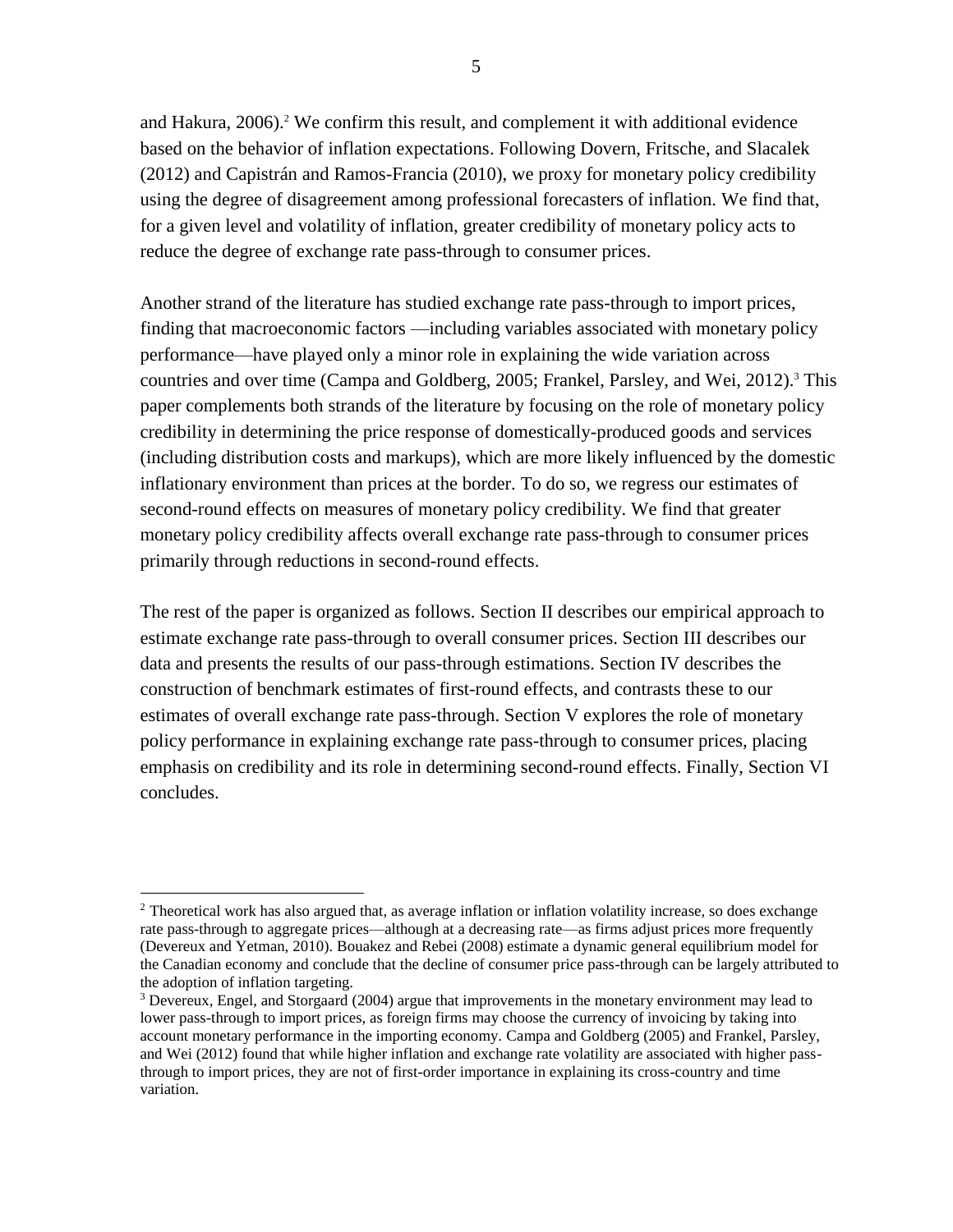#### **II. EXCHANGE RATES AND CONSUMER PRICES: EMPIRICAL STRATEGY**

We begin our empirical analysis with an estimation of the overall impact of a currency depreciation on consumer prices in a sample of 31 advanced and 31 emerging market economies from January 2000 to December 2015. <sup>4</sup> The reduced-form specification is a variant of standard empirical models (see Campa and Goldberg, 2005; Gopinath, 2015). We estimate cumulative responses in a panel setting using Jordà's (2005) local projection method:

$$
p_{i,t+h-1} - p_{i,t-1} = \alpha^h + \sum_{j=0}^J (\beta_j^h \Delta n e e r_{i,t-j} + \gamma_j^h \Delta o i l_{i,t-j} + \delta_j^h \Delta f o o d_{i,t-j} +
$$
  

$$
\vartheta_j^h g a p_{i,t-j} + \varphi_j^h \Delta m P P l_{i,t-j} + \sum_{j=1}^J \rho_j^h \Delta p_{i,t-j} + \mu_i^h + \varepsilon_{i,t}^h, \qquad (1)
$$

where  $p_{i,t}$  denotes the natural logarithm of the consumer price level in country *i* and period *t* (such that the dependent variable measures cumulative inflation between  $t - 1$  and  $t + h$ ); neer denotes the natural logarithm of the import-weighted nominal effective exchange rate; oil and food denote the natural logarithm of international oil and food prices in U.S. dollars, respectively; gap denotes the output gap (proxied by the cyclical component of industrial production); and *mPPI* the natural logarithm of the import-weighted producer price index of countries from which country  $i$  imports, which proxies for the cost of production in trading partners.  $\Delta$  denotes a first difference operator;  $\mu_i$  are country fixed effects; and  $\varepsilon_{i,t}$  is a random disturbance.

We follow the increasingly common practice of estimating pass-through from changes in the nominal effective exchange rate, since it more closely summarizes the set of relative price adjustments that can be expected to affect the consumer price index. This choice is not innocuous, since bilateral exchange rate dynamics often diverge significantly from those of the nominal effective exchange rate, and the closeness of their relationship varies a great deal over time and across countries. Panel A of Figure 1 shows the distribution of country-specific pairwise correlations between monthly changes in the nominal effective exchange rate and the bilateral exchange rate against the U.S. dollar over three-year rolling windows starting in 1993. These correlations have frequently been far from unity in several economies, with the median correlation being smaller than 0.5 in many cases. This distinction is likely becoming more relevant over time, as the United States' share of global imports has fallen substantially over the last five decades (Figure 1, Panel B). 5

<sup>4</sup> Section III provides additional details on the sample and the construction of the variables used in the analysis.  $<sup>5</sup>$  For completeness, we report pass-through estimates from the bilateral exchange rate against the U.S. dollar in</sup> Table A2.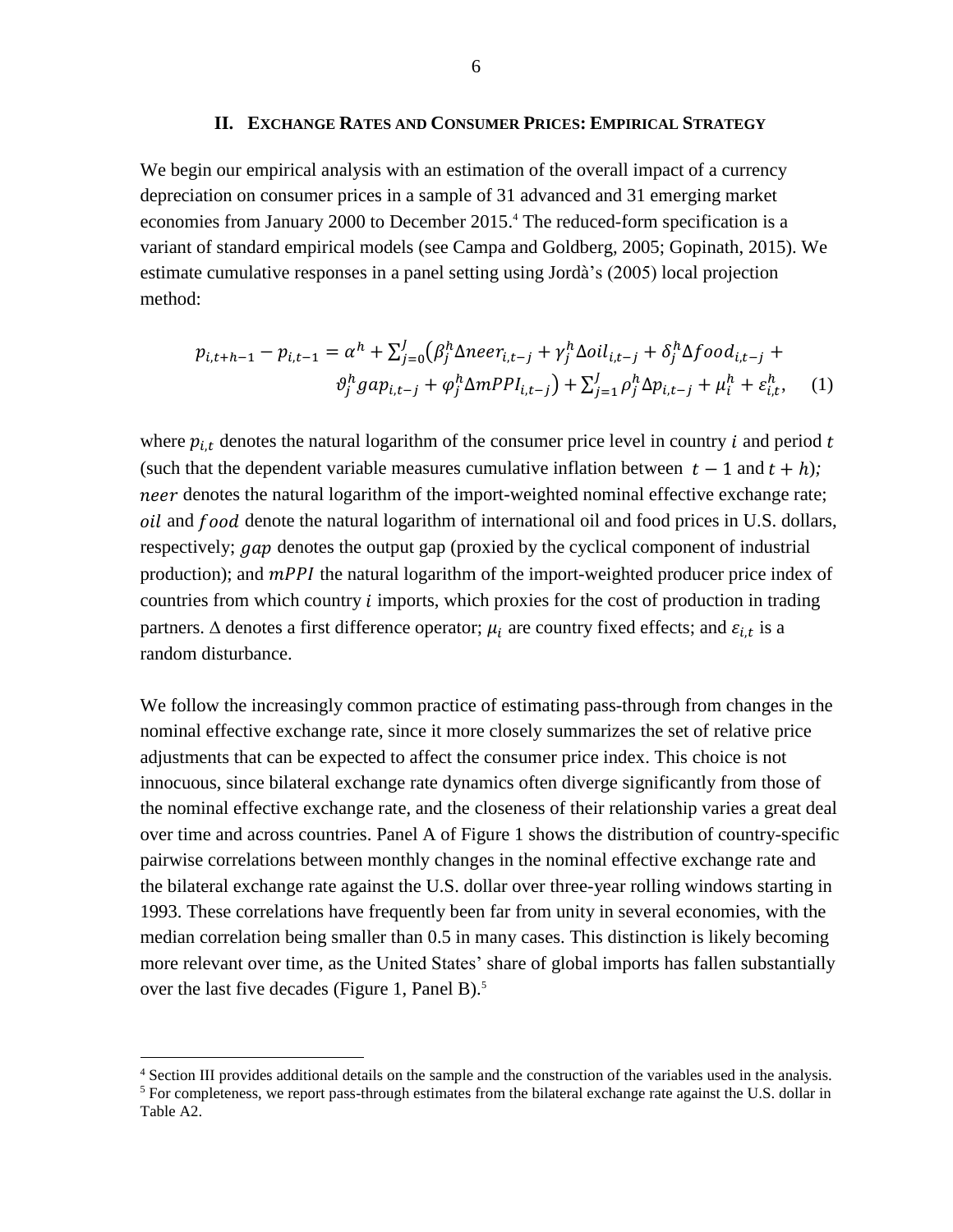Figure 1. The Correlation between Bilateral and Effective Nominal Exchange Rates and the Importance of the United States in World Trade Flows



A. *Distributions of Rolling Correlations between Bilateral Exchange Rate and NEER*

B. *Share of Imports from the United States in Total World Imports (percent)*



Sources: Bloomberg, L.P.; Haver Analytics; and authors' calculations. Note: Panel A shows correlations between the nominal effective exchange rate and the bilateral exchange rate against the U.S. dollar for each country over three-year rolling windows starting in 1993. The rectangles and the central marker denote the interquartile range and the median of its distribution, respectively. Panel B shows the five-year moving average of the annual share of total imports from the United States over total world import (excluding the United States).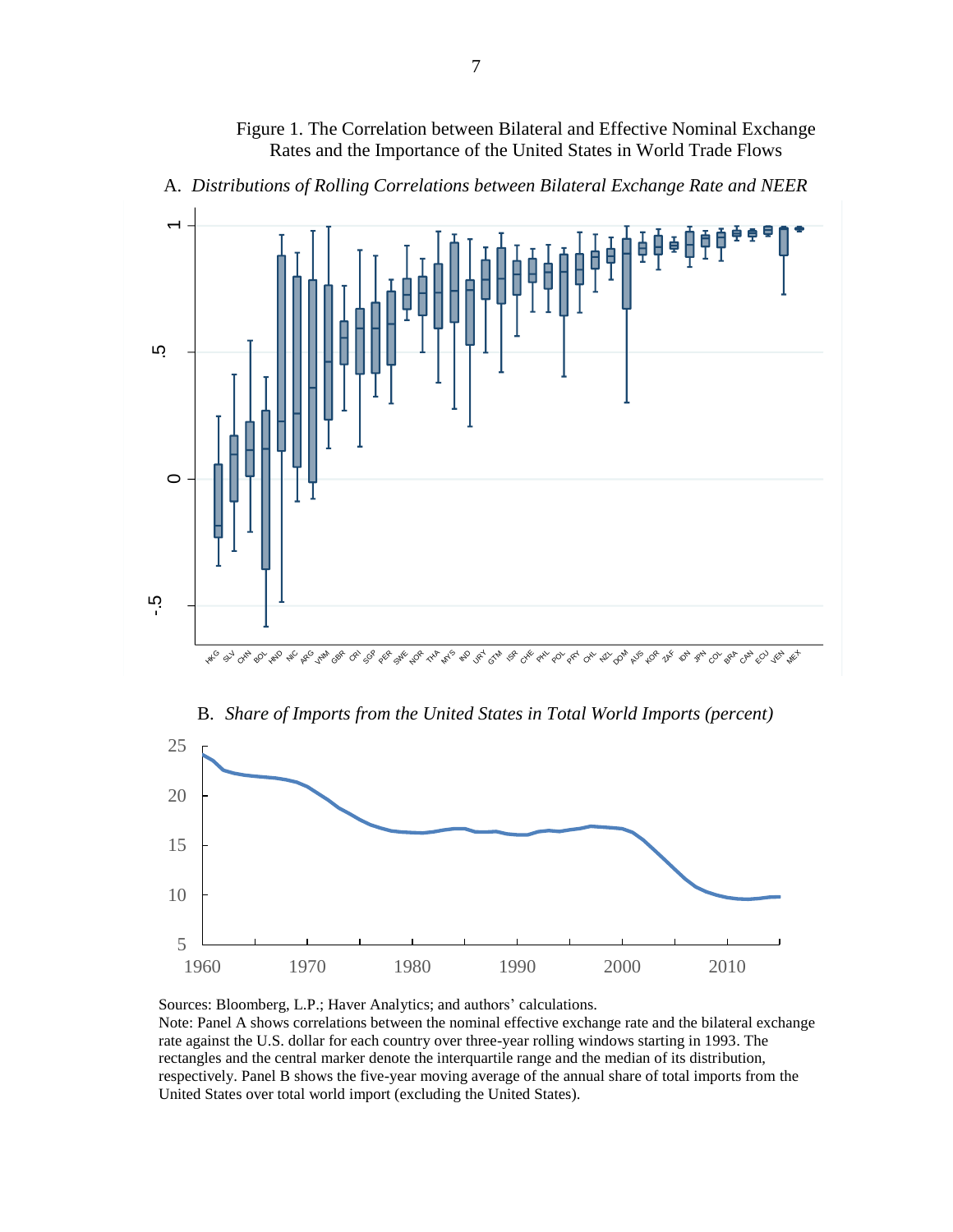Following Gopinath (2015), we depart from the usual approach of constructing a nominal effective exchange rate index weighted by total trade, instead weighting bilateral exchange rates by lagged import flows that vary annually. This approach is more appropriate to capture the impact of a currency depreciation on domestic prices, since the composition of exports by destination can differ substantially from the composition of imports by origin.

We include six lags in our specification, which is estimated by ordinary least squares using data at monthly frequency. However, there is considerable uncertainty surrounding the timing of the inflationary effects from depreciation, owing to differences in microstructures across sectors and countries, including different degrees and nature of nominal rigidities. This can be reflected in non-linearities in the response of consumer prices to a depreciation or in a different lag structure across countries. Since we conduct panel and country-specific regressions and for simplicity use the same specification, a flexible estimation method that is robust to misspecification is desirable. The choice of using the local projections method rather than a vector autoregressive model, for instance—follows primarily from this objective. 6

To illustrate the implementation and strengths of the local projections method, consider the case of a variable of interest  $y_t$  that is known to follow an autoregressive process of unknown order. If we assume that the variable follows a simple AR(1) specification,  $\Delta y_t = \alpha +$  $\delta \Delta y_{t-1} + \varepsilon_t$ , then the cumulative impulse response from a unit innovation in  $\varepsilon_t$  after *h* periods is given by  $1 + \hat{\delta} + \hat{\delta}^2 + \cdots + \hat{\delta}^h$ . In turn, estimation of the impulse response by local projections is implemented by fitting a separate regression for each horizon of interest, 1,2, ...,  $h: \Delta y_{t+1} = \alpha_1 + \rho_1 \Delta y_{t-1} + \varepsilon_t$ ,  $\Delta y_{t+2} = \alpha_2 + \rho_2 \Delta y_{t-1} + \varepsilon_t$ , ...,  $\Delta y_{t+h} = \alpha_h + \rho_1 \Delta y_{t+h}$  $\rho_h \Delta y_{t-1} + \varepsilon_t$ , where the dependent variable is advanced by an additional period in each step. The cumulative impact after *h* periods is equal to  $1 + \hat{\rho}_1 + \hat{\rho}_2 + \cdots + \hat{\rho}_h$ <sup>7</sup>

Both methods provide consistent estimates of the impulse response, so long as the model is correctly specified. However, as the number of regressors, lags, and forecast horizon *h* increase, the traditional method becomes increasingly sensitive to even slight specification errors, which can lead to bias in  $\hat{\delta}$  and make the calculation of its standard error more complex. In contrast, Jordà (2005) and Teulings and Zubanov (2014) present Monte Carlo simulations showing the local projections method to be more robust to misspecification.

<sup>6</sup> See Jordà (2005) for a discussion of each aspect of the method.

<sup>&</sup>lt;sup>7</sup> Note also that the local projections method does not impose smoothness on the impulse response, as is the case under a traditional VAR approach, allowing us to uncover any non-linearity in the impulse response function. Local projections also accommodate estimation of other non-linearities and interactions. See Caselli and Roitman (2016) for an application to non-linear exchange rate pass-through in emerging economies.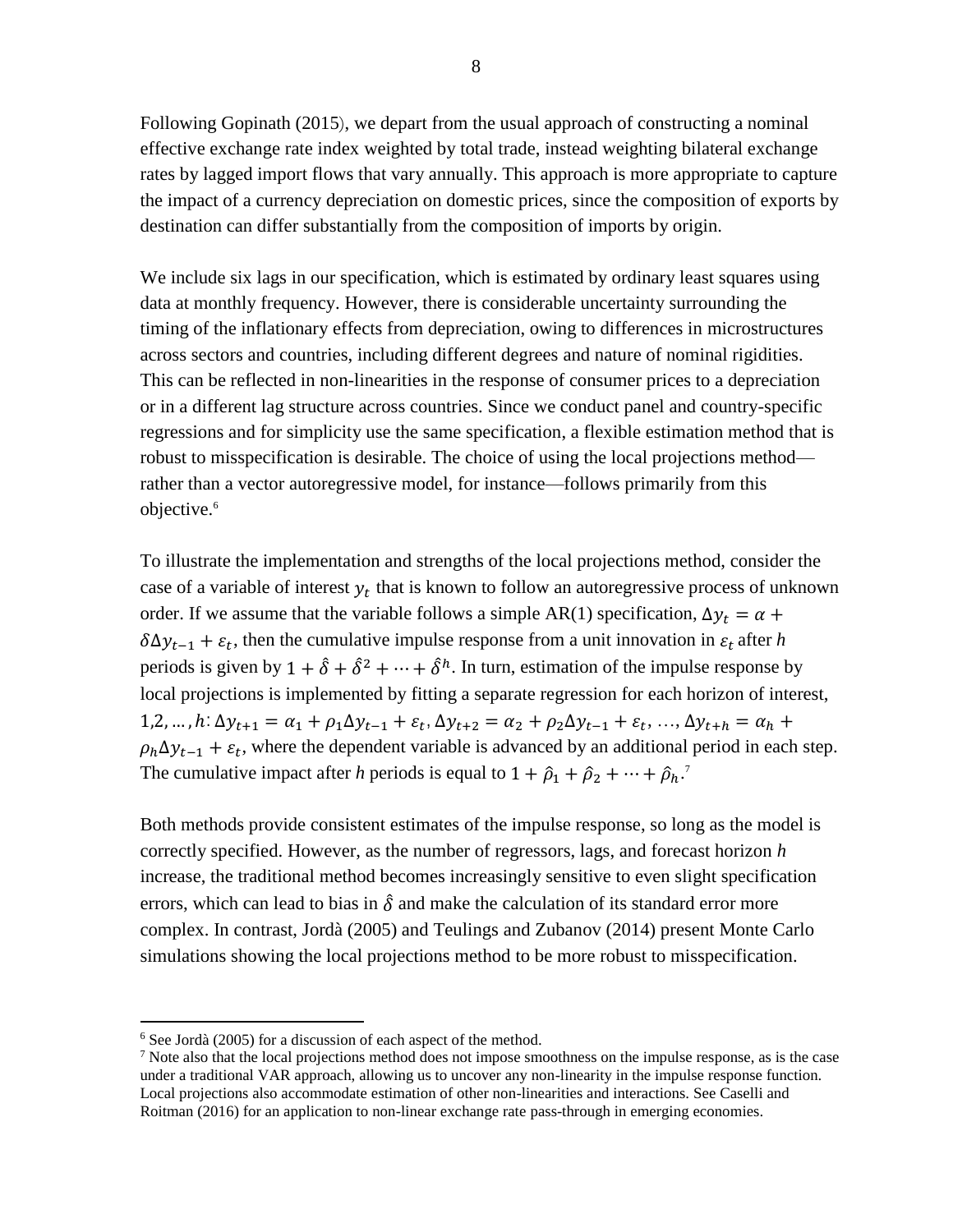The local projections method requires some additional steps to improve efficiency and reduce any potential biases. First, the error term follows a moving average process of order  $h - 1$  by construction, so it requires an estimator that is robust to serial correlation. Second, the local projections method implies a loss in efficiency that increases with the horizon h. Jordà (2005) suggests that efficiency can be significantly improved by including the residual from the estimation corresponding to horizon  $h - 1$  as an additional regressor in the estimation for horizon  $h$ .<sup>8</sup> It turns out that adding the residual from the regression for horizon  $h-1$  also addresses a potential bias identified in Teulings and Zubanov (2014). 9

Our estimated response reflects the cumulative impact of an innovation in the nominal effective exchange rate on the consumer price index. <sup>10</sup> We do not take a stand on the underlying source of variation in the exchange rate, and responses we report should thus be interpreted as conditional on the average constellation of shocks that moved the exchange rate during the sample period. Some recent studies have sought to identify structural shocks to the exchange rate that are orthogonal to commodity prices and other variables included in the model (for instance, Albagli, Naudon, and Vergara, 2015; Forbes, Hjortsoe, and Nenova, 2015), allowing for an estimated rate of pass-through that is conditional on a particular structural shock. We avoid this route because of the inherent difficulty in identifying structural shocks in real time. Given the considerable uncertainty regarding the source of any given currency fluctuation, reduced-form estimates based on average behavior over long periods provide a good starting point to inform policy discussions.

### **III. DATA DESCRIPTION AND ESTIMATION RESULTS**

Sample coverage and summary statistics are reported in Table 1. The dependent variable in equation (1) corresponds to the (seasonally adjusted) headline consumer price index, as reported in the IMF's *International Financial Statistics* and by Haver Analytics. International oil and food prices correspond to composite indices in U.S. dollars reported in the IMF's *World Economic Outlook*. The output gap is approximated by the cyclical component of

<sup>8</sup> This procedure has been implemented in a different context by Faust and Wright (2011), who show that augmenting a forecasting model with ex-post forecast errors observed between  $t$  and  $t + h$  improves forecast accuracy by reducing the variance of the error term.

 $9$  Teulings and Zubanov (2014) show that not controlling for innovations in the regressors between periods t and  $t + h$  when estimating the impulse response at horizon h can bias the local projection estimates of the impulse response. However, innovations in those regressors are included in the error term, which means that augmenting the regression with the residual from the previous stage regression  $(h - 1)$  can approximate the solution proposed by Teulings and Zubanov (2014) to address this problem.

 $10$  Since we have defined the dependent variable in our regression equation (1) in cumulative terms, the value of the cumulative impulse response is provided directly by the estimate of  $\beta_0^h$ .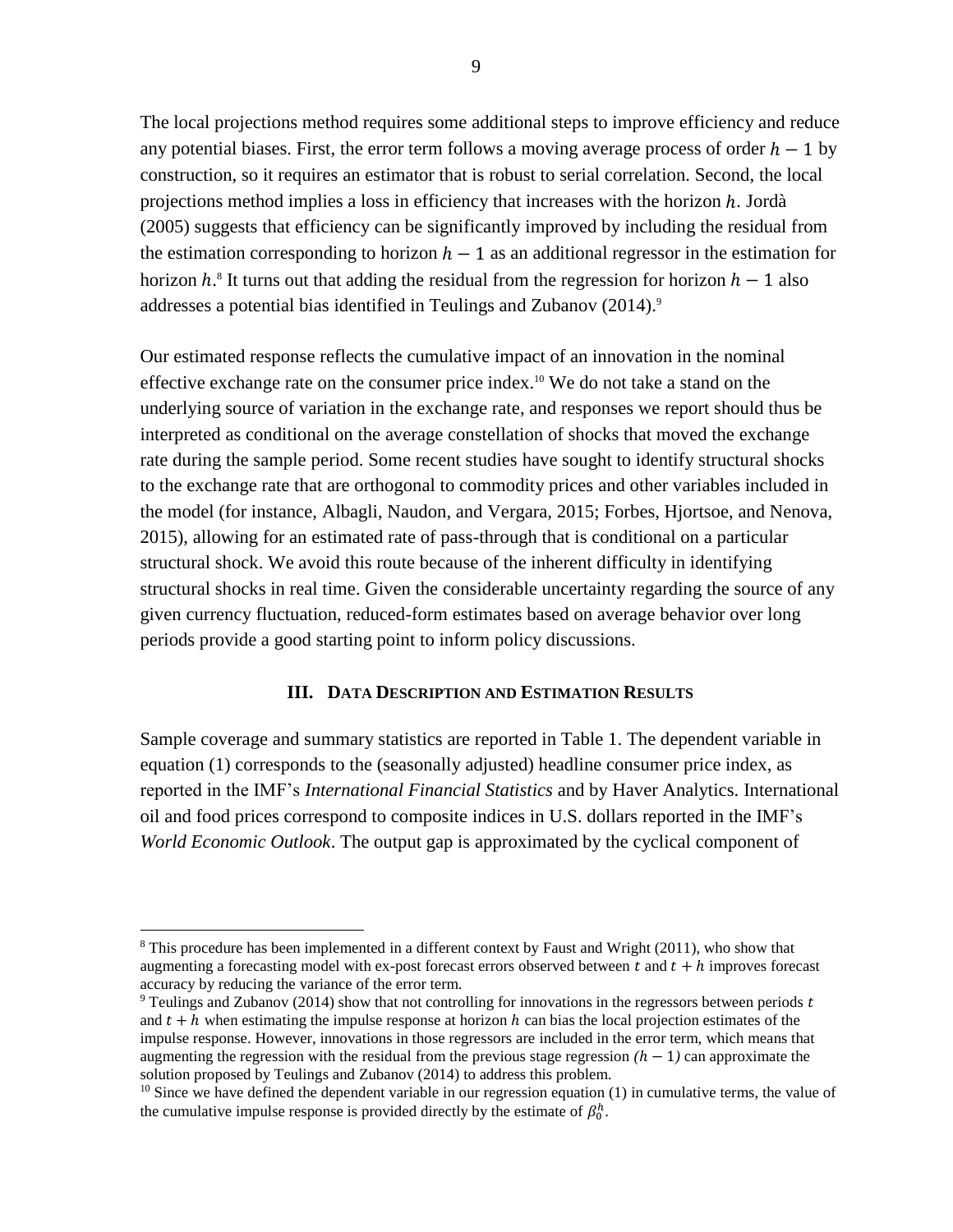## Table 1. Summary Statistics

|                | Emerging     | Advanced         |                      |  |  |  |  |
|----------------|--------------|------------------|----------------------|--|--|--|--|
| Argentina      | Mexico       | Australia        | Latvia               |  |  |  |  |
| <b>Bolivia</b> | Pakistan     | Austria          | Lithuania            |  |  |  |  |
| Brazil         | Panama       | Belgium          | Luxemburg            |  |  |  |  |
| Bulgaria       | Paraguay     | Canada           | New Zealand          |  |  |  |  |
| Chile          | Peru         | Czech Republic   | Norway               |  |  |  |  |
| China          | Philippines  | Denmark          | Portugal             |  |  |  |  |
| Colombia       | Poland       | Estonia          | Singapore            |  |  |  |  |
| Costa Rica     | Romania      | Finland          | Slovakia             |  |  |  |  |
| Ecuador        | Russia       | France           | Slovenia             |  |  |  |  |
| El Salvador    | South Africa | Germany          | South Korea          |  |  |  |  |
| Guatemala      | Thailand     | Greece           | Spain                |  |  |  |  |
| Honduras       | Turkey       | Hong Kong S.A.R. | Sweden               |  |  |  |  |
| Hungary        | Ukraine      | Ireland          | Switzerland          |  |  |  |  |
| India          | Uruguay      | Israel           | The Netherlands      |  |  |  |  |
| Indonesia      |              | Italy            | United Kingdom       |  |  |  |  |
| Malaysia       |              | Japan            | <b>United States</b> |  |  |  |  |

#### A. *Economies in Sample*

| B. Summary Statistics (1995-2016) |  |  |  |  |  |
|-----------------------------------|--|--|--|--|--|
|-----------------------------------|--|--|--|--|--|

|                        |       | Emerging economies   |     |               | Advanced economies        |        |                  |               |  |  |
|------------------------|-------|----------------------|-----|---------------|---------------------------|--------|------------------|---------------|--|--|
| Variables              | N     | Std.<br>Mean<br>Dev. |     | Ouartiles     | Std.<br>N<br>Mean<br>Dev. |        | <b>Ouartiles</b> |               |  |  |
| $\Delta p_{i,t}$       | 7,691 | 0.7                  | 1.9 | [0.2, 0.8]    | 8.292                     | 0.2    | 0.4              | [0.0, 0.3]    |  |  |
| $\triangle NEER_{i,t}$ | 7,512 | 0.3                  | 3.6 | $[-0.8, 0.9]$ | 7,992                     | $-0.1$ | 1.4              | $[-0.7, 0.5]$ |  |  |
| $gap_{i,t}$            | 7,191 | 0.0                  | 4.6 | $[-1.9, 2.4]$ | 8,131                     | 0.0    | 4.6              | $[-1.9, 2.3]$ |  |  |
| $\Delta mPPI_{i,t}$    | 7.512 | 0.4                  | 0.8 | [0.0, 0.7]    | 7,992                     | 0.2    | 0.6              | $[-0.1, 0.6]$ |  |  |

Source: Authors' calculations.

industrial production, which is available for a larger number of countries than quarterly GDP. The cyclical component of industrial production is computed using a Hodrick-Prescott (HP) filter with smoothing coefficient equal to 129,600 on monthly data. We deal with the endpoint bias by linearly extrapolating the HP trend from 2013 to the last two years in the sample.

The multilateral nominal effective exchange rate  $(NEER<sub>i,t</sub>)$  is constructed as a weighted average of the bilateral exchange rate of each trading partner vis-à-vis the U.S. dollar, weighted by their import shares. More precisely, the monthly percentage change  $\Delta neer_{i,t}$  for country *i* at time *t* is given by: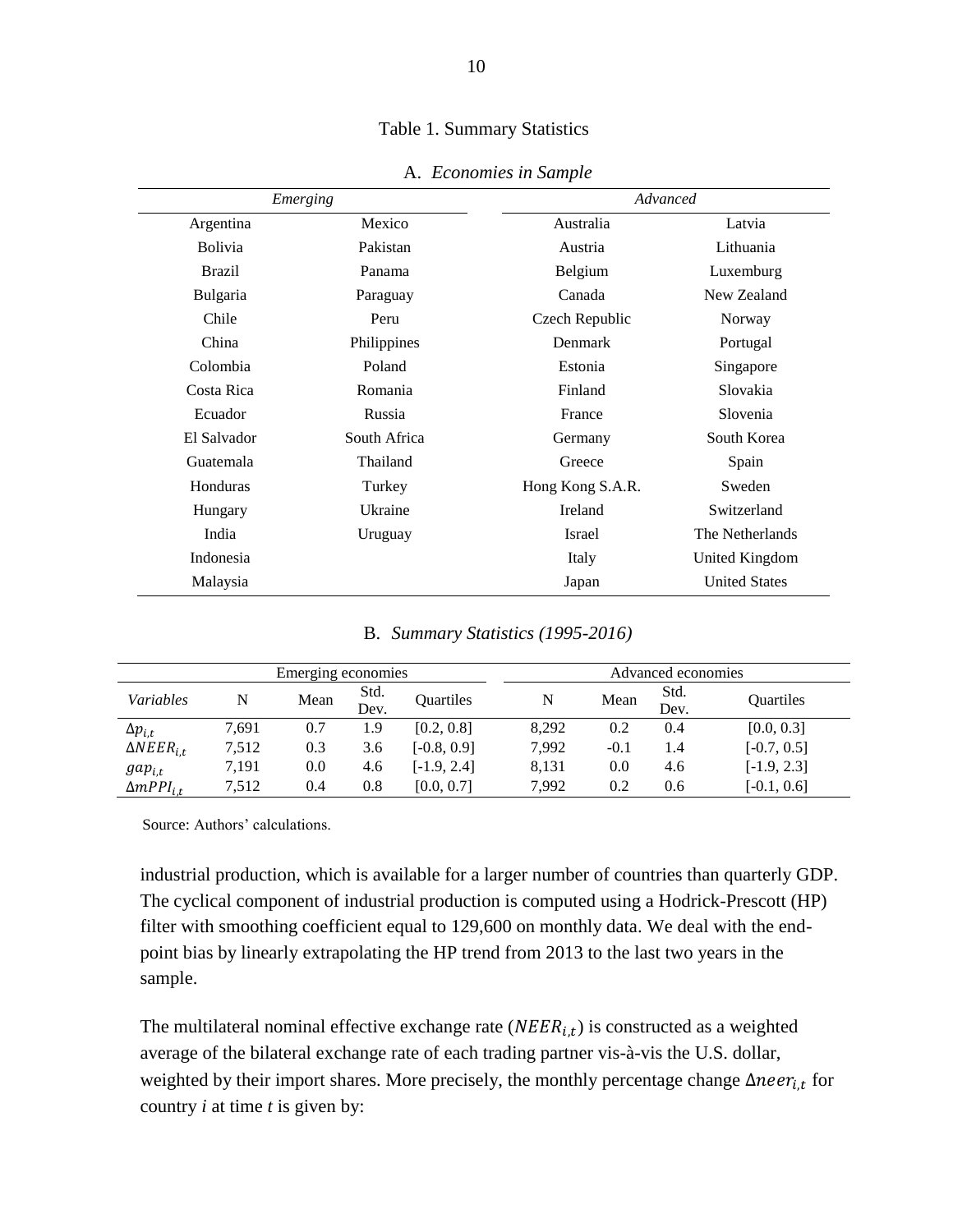

Figure 2. Cumulative Impulse Response of Consumer Prices following a Nominal Effective Depreciation of 1 percent (percent)

Note: Cumulative impulse response of headline consumer prices to a 1 percent innovation in the nominal effective exchange rate estimated using local projection methods. Shaded bands correspond to 95-percent confidence intervals.

$$
\Delta neer_{i,t} = \sum_{j=1}^{J} \omega_{ij,t} (\Delta e_{i,t} - \Delta e_{j,t}), \quad i \neq j,
$$

where  $e_{i,t}$  is the natural logarithm of country *i*'s bilateral exchange rate (in local currency per U.S. dollar);  $\Delta$  is the first difference operator; and  $\omega_{ij,t}$  is the share of exports from country *j* to country *i* in country *i*'s total imports as reported in the IMF's *Direction of Trade Statistics*, lagged one year, measured at annual frequency.

Using the same import weights  $\omega_{ij,t}$ , the monthly change in the cost of production in country i's import partners is proxied by:

$$
\Delta mPPI_{i,t} = \sum_{j=1}^{J} \omega_{ij,t} \Delta PPI_{j,t}, \quad i \neq j,
$$

where  $PPI_{j,t}$  is the natural logarithm of country *j*'s producer price index.

Figure 2 reports the cumulative impulse responses of headline consumer prices to a 1-percent innovation in the nominal effective exchange rate and the corresponding 95-percent confidence bands, under the baseline sample that runs from January 2000 to December 2015. We start by reporting panel estimates with countries pooled according to their income-based designation of advanced versus emerging market economies. We focus our discussion on pass-through coefficients corresponding to the cumulative percentage increase in the headline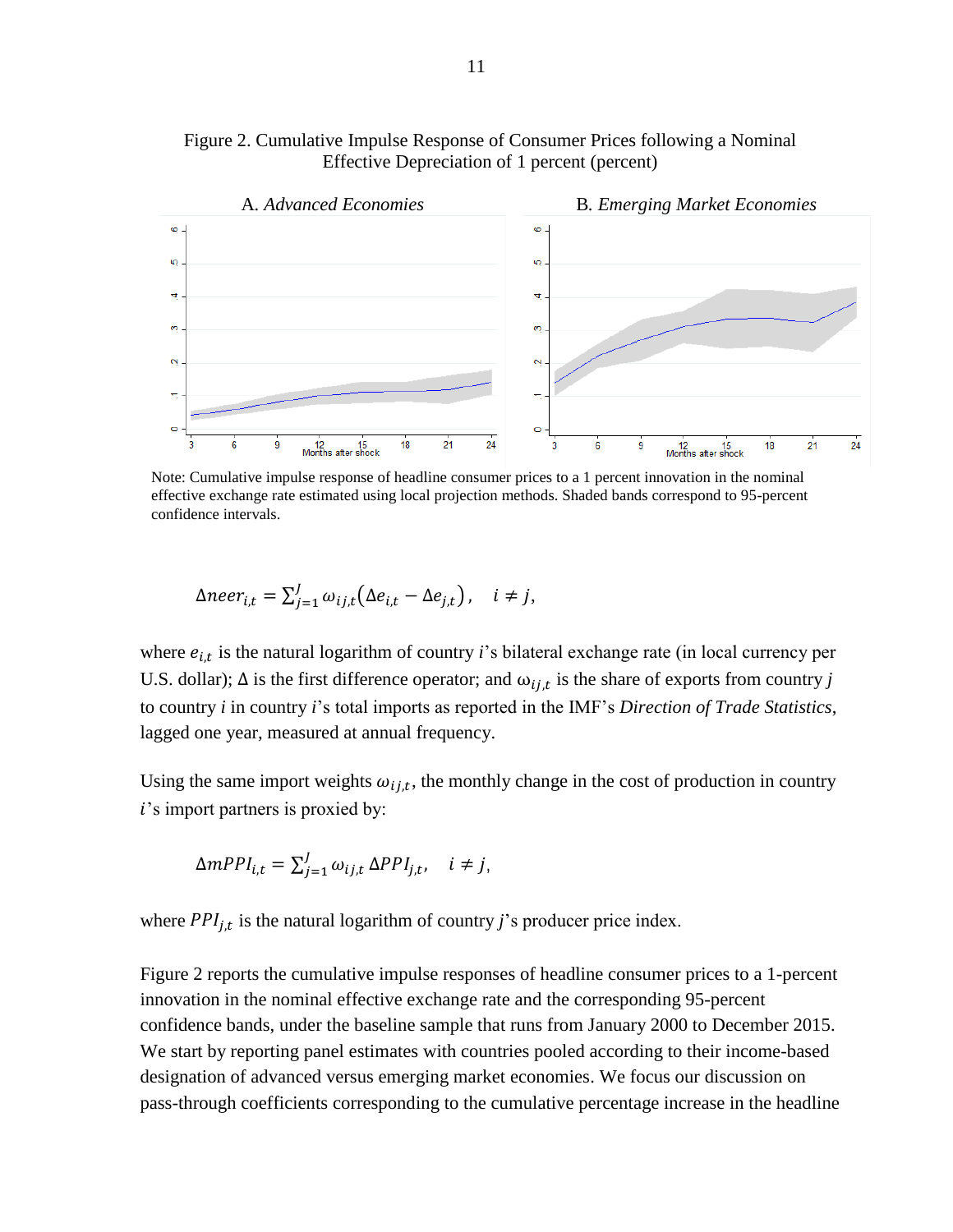

## Figure 3. Exchange Rate Pass-through by Panel Group and Over Time



ADV | EME | EME Asia | EME Europe EME

Latin America

#### A. *By Panel Group* B. *By Rolling Time Windows*

#### Sources: Authors' calculations.

Note: Cumulative response of headline consumer prices (in percentage points) to a one percent innovation in the nominal effective exchange rate after one and two years. Import content corresponds to the ratio of imported private consumption (including direct imports and the import content of domestically produced goods consumed locally) to total private consumption. Implied pass-through refers to the product of the import content of consumption and the estimated exchange rate pass-through to import prices after one year.

CPI one and two years after each percentage point increase in the nominal effective exchange rate. There are important differences between estimates when countries are pooled by income group. The estimated pass-through is lower for advanced economies than for emerging markets, with the cumulative impact after two years reaching 0.13 for the former, and 0.39 for the latter.

In Figure 3, Panel A reports estimates for emerging market economies by region, including Asia, Europe, and Latin America. We estimate separate impulse response functions for each panel of these country groups, using the local projection method in equation (1). Among emerging markets, the pass-through is lower for Asia (0.2), than for Latin America (0.28), and Europe (0.5). There are also differences in the speed of adjustment of consumer prices. For advanced economies outside the euro area, the process is relatively fast and quite smooth,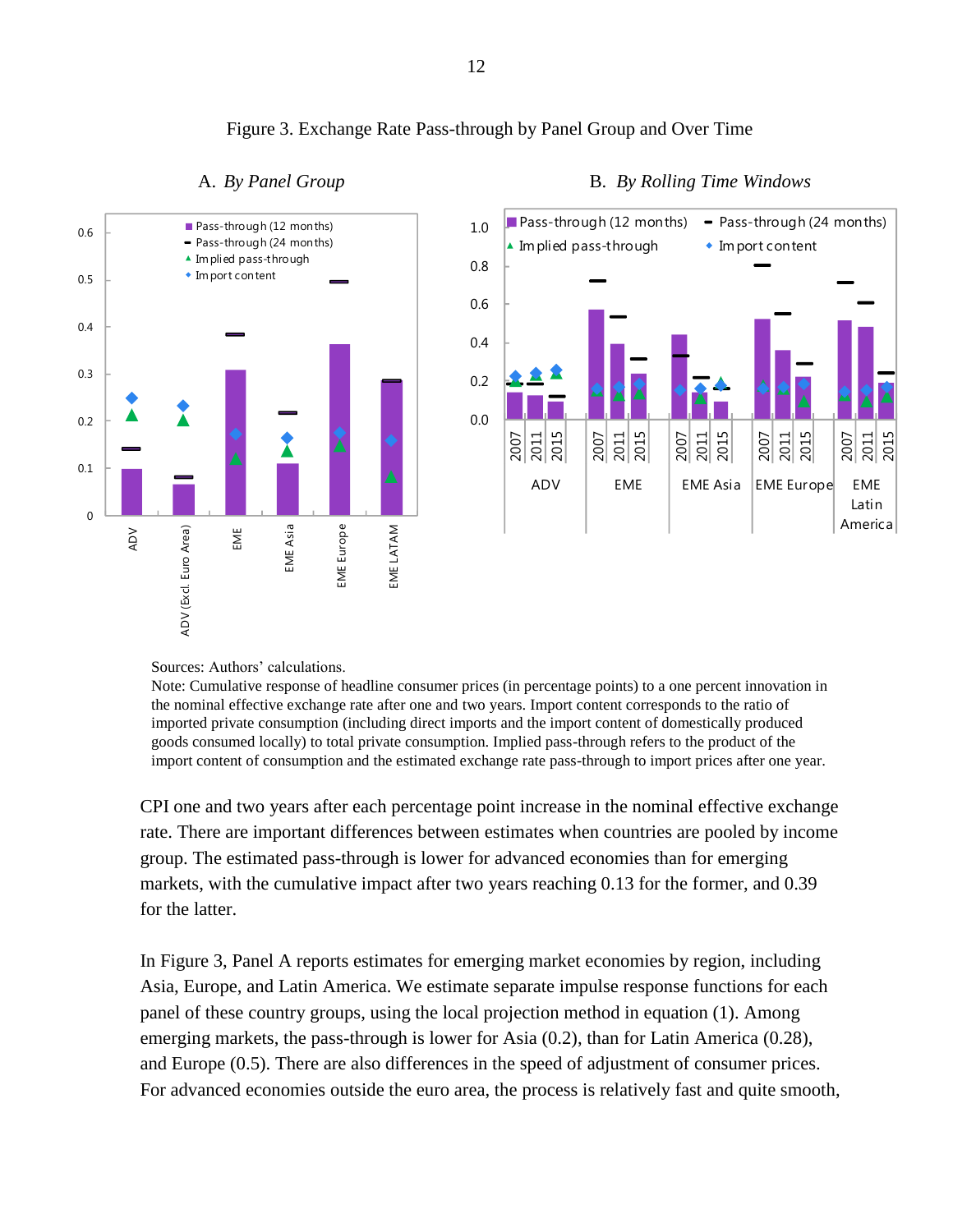with the bulk of the price response taking place within 12 months. Among emerging economies, the speed of pass-through varies by region. While it is quite fast among Latin American economies, where the effect peaks after 9 months, the response of prices is much more gradual in emerging Europe and Asia.

To explore whether there is also evidence of declining exchange rate pass-through over time, we run panel regressions in three different subsamples of 12 years starting in 1995, 1999, and 2003. In Figure 3, Panel B reports the results for the two-year cumulative exchange rate passthrough to consumer prices of a one-percent innovation in the nominal effective exchange rate. Consistent with other studies, we find that the exchange rate pass-through to consumer prices has systematically decreased in all country groups over the past two decades. This has been the case in both advanced and emerging economies, though the decline has been more pronounced in the latter. It is also true across regions, with important reductions in passthrough estimated for emerging Asia, Europe, and Latin America. In Latin America, for example, the average pass-through has fallen to only one-third of its 1995–2006 levels. Finally, Figure 3 also includes values for our benchmarks based on import content, which will be described and discussed in Section IV.

To explore the heterogeneity across economies, we estimate country-specific models for the pass-through to consumer prices over the same baseline sample period (2000-15):

$$
p_{t+h-1} - p_{t-1} = \alpha^h + \sum_{j=0}^J (\beta_j^h \Delta n e e r_{t-j} + \gamma_j^h \Delta o i l_{t-j} + \delta_j^h \Delta f o o d_{t-j} +
$$
  

$$
\vartheta_j^h g a p_{t-j} + \varphi_j^h \Delta m P P l_{t-j} + \sum_{j=1}^J \rho_j^h \Delta p_{t-j} + \varepsilon_t^h. \tag{2}
$$

Table 2 reports the pass-through estimates for each economy in our sample.<sup>11,12</sup> In line with the literature, there is substantial heterogeneity in the magnitude of the estimated exchange rate pass-through across countries: point estimates at a two-year horizon range from negative (although not statistically significant) to larger than unity for a handful of emerging economies.

 $11$  The sample for Argentina uses data from January 2000 to December 2010, before a gap between the official and the parallel exchange rate emerged. CPI data after December 2006 corresponds to private analysts' estimates.

<sup>&</sup>lt;sup>12</sup> While the focus on multilateral exchange rates is well justified and common in the literature, we report the pass-through estimates from the bilateral exchange rate against the U.S. dollar in Table A1. More precisely, we substitute neer<sub>t</sub> in equation (2) with  $e_t$ , the natural logarithm of the country's bilateral exchange rate.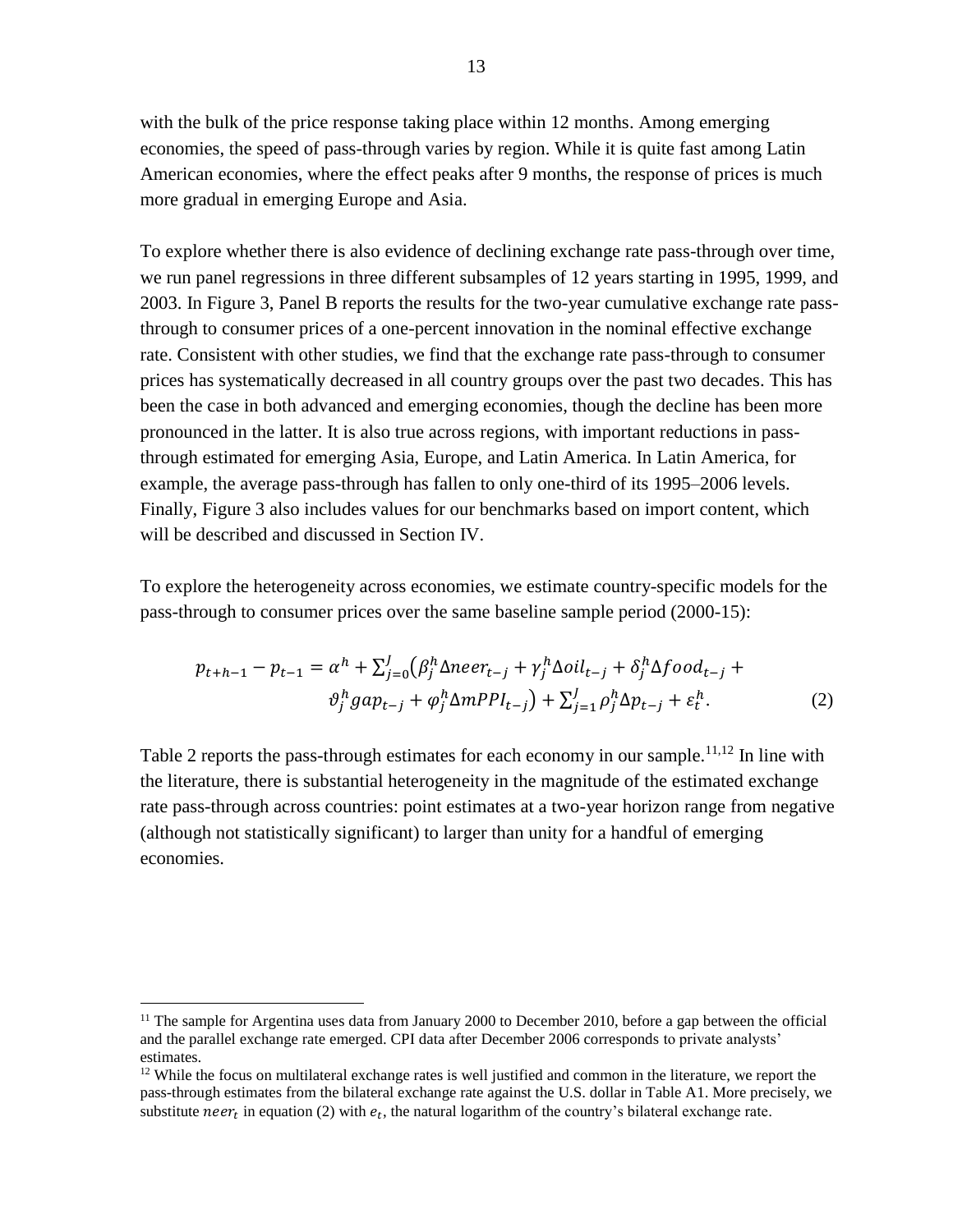|                       |         |      | Pass-through after 12 months |                           | Pass-through after 24 months |         | <b>Benchmark:</b>     |                 |                           | Pass-through after 12 months | Pass-through after 24 months |         |      | <b>Benchmark:</b> |                       |
|-----------------------|---------|------|------------------------------|---------------------------|------------------------------|---------|-----------------------|-----------------|---------------------------|------------------------------|------------------------------|---------|------|-------------------|-----------------------|
| Economy               | beta    | s.e. | p-value                      | beta                      | s.e.                         | p-value | <b>Import Content</b> | <b>Economy</b>  | beta                      | s.e.                         | p-value                      | beta    | s.e. | p-value           | <b>Import Content</b> |
|                       |         |      |                              | <b>Advanced Economies</b> |                              |         |                       |                 | <b>Emerging Economies</b> |                              |                              |         |      |                   |                       |
| Australia             | 0.03    | 0.04 | 0.46                         | 0.05                      | 0.05                         | 0.29    | 0.16                  | Argentina       | 0.55                      | 0.13                         | 0.00                         | 0.36    | 0.11 | 0.00              | 0.11                  |
| Austria               | 0.28    | 0.10 | 0.00                         | 0.25                      | 0.11                         | 0.03    | 0.26                  | <b>Bolivia</b>  | 0.19                      | 0.15                         | 0.23                         | 0.30    | 0.23 | 0.20              | 0.17                  |
| Belgium               | 0.19    | 0.12 | 0.12                         | 0.00                      | 0.15                         | 0.99    | 0.28                  | Brazil          | 0.10                      | 0.03                         | 0.00                         | 0.23    | 0.04 | 0.00              | 0.08                  |
| Canada                | $-0.02$ | 0.03 | 0.41                         | $-0.02$                   | 0.04                         | 0.66    | 0.17                  | <b>Bulgaria</b> | 0.70                      | 0.18                         | 0.00                         | 0.72    | 0.41 | 0.09              | 0.20                  |
| Czech Republic        | 0.13    | 0.05 | 0.01                         | 0.06                      | 0.04                         | 0.12    | 0.27                  | Chile           | 0.06                      | 0.04                         | 0.11                         | 0.11    | 0.05 | 0.03              | 0.16                  |
| Denmark               | 0.16    | 0.11 | 0.14                         | 0.10                      | 0.17                         | 0.57    | 0.23                  | China           | 0.34                      | 0.09                         | 0.00                         | 0.42    | 0.20 | 0.04              | 0.06                  |
| Estonia               | 0.48    | 0.21 | 0.02                         | 0.22                      | 0.31                         | 0.49    | 0.30                  | Colombia        | 0.07                      | 0.02                         | 0.00                         | 0.02    | 0.03 | 0.35              | 0.18                  |
| Finland               | 0.31    | 0.08 | 0.00                         | 0.55                      | 0.19                         | 0.00    | 0.18                  | Costa Rica      | 0.32                      | 0.14                         | 0.02                         | 0.68    | 0.31 | 0.03              | 0.18                  |
| France                | $-0.03$ | 0.07 | 0.66                         | $-0.18$                   | 0.07                         | 0.01    | 0.19                  | Ecuador         | 0.53                      | 0.05                         | 0.00                         | 0.72    | 0.08 | 0.00              | 0.15                  |
| Germany               | 0.08    | 0.06 | 0.20                         | $-0.01$                   | 0.06                         | 0.87    | 0.19                  | El Salvador     | 0.73                      | 0.40                         | 0.07                         | 1.16    | 0.75 | 0.13              | 0.17                  |
| Greece                | 0.18    | 0.06 | 0.00                         | 0.08                      | 0.14                         | 0.57    | 0.21                  | Guatemala       | 0.41                      | 0.10                         | 0.00                         | 0.95    | 0.16 | 0.00              | 0.13                  |
| Hong Kong SAR         | 0.52    | 0.17 | 0.00                         | 1.28                      | 0.29                         | 0.00    | 0.63                  | Honduras        | 0.90                      | 0.35                         | 0.01                         | 0.95    | 0.68 | 0.16              | 0.21                  |
| Ireland               | 0.25    | 0.07 | 0.00                         | 0.55                      | 0.16                         | 0.00    | 0.34                  | Hungary         | 0.23                      | 0.05                         | 0.00                         | 0.26    | 0.09 | 0.00              | 0.23                  |
| Israel                | 0.19    | 0.07 | 0.01                         | 0.07                      | 0.09                         | 0.44    | 0.21                  | India           | 0.09                      | 0.05                         | 0.07                         | 0.18    | 0.12 | 0.13              | 0.05                  |
| Italy                 | $-0.03$ | 0.09 | 0.78                         | $-0.16$                   | 0.14                         | 0.27    | 0.15                  | Indonesia       | 0.19                      | 0.04                         | 0.00                         | 0.33    | 0.08 | 0.00              | 0.14                  |
| Japan                 | 0.07    | 0.02 | 0.00                         | 0.17                      | 0.04                         | 0.00    | 0.10                  | Malaysia        | 0.06                      | 0.07                         | 0.40                         | 0.09    | 0.10 | 0.39              | 0.39                  |
| Korea                 | 0.08    | 0.03 | 0.01                         | 0.14                      | 0.05                         | 0.01    | 0.18                  | Mexico          | 0.05                      | 0.03                         | 0.05                         | 0.08    | 0.03 | 0.01              | 0.12                  |
| Latvia                | 0.26    | 0.15 | 0.08                         | 0.68                      | 0.32                         | 0.04    | 0.22                  | Pakistan        | 0.68                      | 0.19                         | 0.00                         | 1.33    | 0.37 | 0.00              | 0.04                  |
| Lithuania             | 0.39    | 0.13 | 0.00                         | 0.64                      | 0.27                         | 0.02    | 0.30                  | Panama          | 0.26                      | 0.16                         | 0.10                         | 0.50    | 0.25 | 0.05              | 0.22                  |
| Luxembourg            | $-0.13$ | 0.17 | 0.45                         | $-0.19$                   | 0.25                         | 0.44    | 0.52                  | Paraguay        | 0.28                      | 0.05                         | 0.00                         | 0.41    | 0.07 | 0.00              | 0.28                  |
| Netherlands           | 0.17    | 0.06 | 0.00                         | 0.21                      | 0.12                         | 0.09    | 0.24                  | Peru            | 0.13                      | 0.06                         | 0.05                         | 0.10    | 0.13 | 0.42              | 0.08                  |
| New Zealand           | 0.03    | 0.03 | 0.28                         | 0.05                      | 0.04                         | 0.27    | 0.17                  | Philippines     | 0.07                      | 0.08                         | 0.42                         | 0.13    | 0.16 | 0.40              | 0.15                  |
| Norway                | 0.07    | 0.06 | 0.22                         | $-0.02$                   | 0.07                         | 0.74    | 0.24                  | Poland          | 0.21                      | 0.03                         | 0.00                         | 0.28    | 0.06 | 0.00              | 0.18                  |
| Portugal              | 0.61    | 0.16 | 0.00                         | 0.63                      | 0.30                         | 0.04    | 0.30                  | Romania         | 0.25                      | 0.12                         | 0.04                         | 0.31    | 0.23 | 0.18              | 0.17                  |
| Singapore             | 0.20    | 0.16 | 0.21                         | $-0.41$                   | 0.26                         | 0.11    | 0.34                  | Russia          | 0.18                      | 0.06                         | 0.01                         | 0.46    | 0.14 | 0.00              | 0.14                  |
| Slovak Republic       | $-0.12$ | 0.15 | 0.43                         | $-0.25$                   | 0.24                         | 0.31    | 0.29                  | South Africa    | 0.24                      | 0.05                         | 0.00                         | 0.35    | 0.08 | 0.00              | 0.15                  |
| Slovenia              | 0.58    | 0.09 | 0.00                         | 1.15                      | 0.17                         | 0.00    | 0.28                  | Thailand        | $-0.16$                   | 0.13                         | 0.21                         | $-0.24$ | 0.13 | 0.06              | 0.18                  |
| Spain                 | 0.53    | 0.10 | 0.00                         | 0.43                      | 0.20                         | 0.03    | 0.16                  | Turkey          | 0.42                      | 0.05                         | 0.00                         | 0.56    | 0.08 | 0.00              | 0.15                  |
| Sweden                | 0.11    | 0.03 | 0.00                         | 0.17                      | 0.06                         | 0.01    | 0.22                  | Ukraine         | 0.67                      | 0.15                         | 0.00                         | 0.50    | 0.30 | 0.09              | 0.23                  |
| Switzerland           | 0.09    | 0.02 | 0.00                         | 0.25                      | 0.05                         | 0.00    | 0.33                  | Uruguay         | 0.03                      | 0.05                         | 0.50                         | 0.06    | 0.06 | 0.33              | 0.12                  |
| <b>United Kingdom</b> | 0.13    | 0.04 | 0.00                         | 0.19                      | 0.08                         | 0.03    | 0.22                  |                 |                           |                              |                              |         |      |                   |                       |
| <b>United States</b>  | 0.05    | 0.09 | 0.60                         | 0.11                      | 0.14                         | 0.41    | 0.08                  |                 |                           |                              |                              |         |      |                   |                       |

Table 2. Estimates of Exchange Rate Pass-through by Individual Economy

Note: Beta represents the cumulative response of headline consumer prices to a 1-percent innovation in the nominal effective exchange rate after 12 months and 24 months respectively, estimated with monthly data over 2000-2015. The import content corresponds to the share of household final consumption that is imported (including direct imports and the import content of domestically produced goods) averaged over the same sample (2000-2015).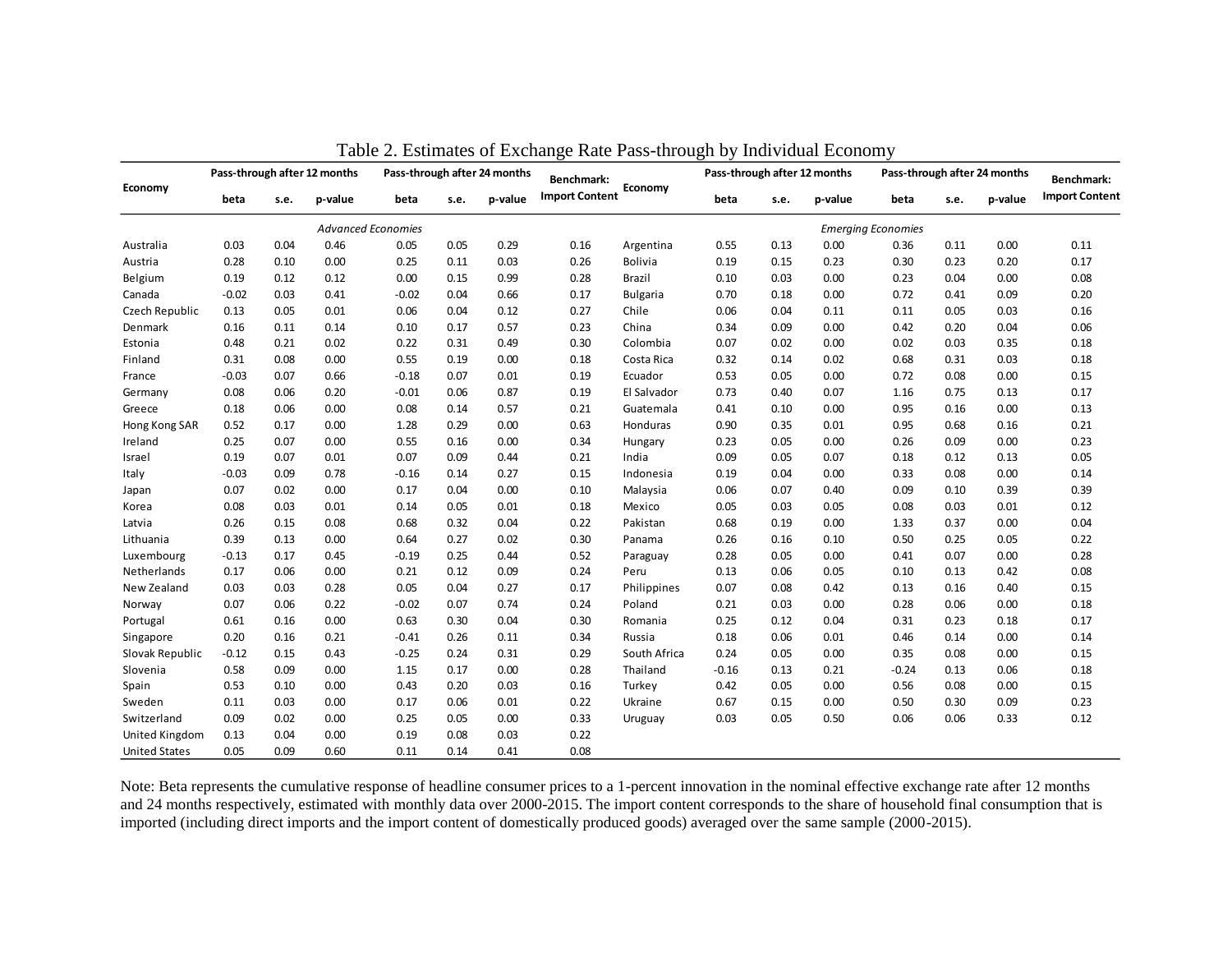## **IV. BENCHMARKS FOR FIRST-ROUND PASS-THROUGH**

We go on to explore different aspects of the heterogeneity in exchange rate pass-through to consumer prices. The literature has documented that the prices of locally-produced goods and services and those of pure traded goods (e.g. import prices at the border) respond differently following a change in the exchange rate (Burstein, Eichenbaum, and Rebelo, 2005). We decompose the exchange rate pass-through to consumer prices into two components. The first component reflects the contribution of imported goods prices, measured at the border, which we label as first-round effects. The second component captures the response of all other prices in the consumption basket, including the distribution and retail margins on imported goods, which we denote second-round effects.

Under perfectly competitive markets, it is generally the case that the exchange rate passthrough to import prices is complete. As such, the expected first-round effect of a depreciation on consumer prices corresponds directly to the import content of final household consumption. However, some studies have documented evidence of incomplete pass-through to import prices (see, for instance, Campa and Goldberg, 2005, and Gopinath, 2015), and a number of mechanisms have been proposed to support this possibility. For instance, under imperfect competition, market power allows firms to "price to market" by adjusting their profit margins in response to the wealth and substitution effects triggered by the currency movement. Alternatively, firms may choose the currency of invoicing in order to minimize costs incurred from price adjustment. <sup>13</sup> Finally, consumers may substitute away from foreign products towards domestic varieties when these exist.

Nevertheless, we start by constructing a benchmark for first-round effects under the assumption that pass-through to import prices is complete. Two factors motivate starting with this benchmark. First, while pass-through to import prices has been found to be far from complete in the United States, empirical evidence from other economies suggests a higher degree of pass-through to import prices (e.g. Campa and Goldberg, 2005). Figure 4 reports panel estimates of the exchange rate pass-through to import prices in our sample, estimated using a specification similar to (1), but where import prices in local currency are used as the dependent variable. The pooled estimates of pass-through to import prices are close to complete both in advanced and emerging market economies. This finding is supported by results from individual economy regressions similar to equation (2). While point estimates differ across countries, the null hypothesis of complete exchange rate pass-through to import prices cannot be rejected at a 95-percent confidence level in 29 of 40 countries in our sample.

<sup>&</sup>lt;sup>13</sup> Devereux, Engel, and Storgaard (2004) argue that agents will choose to price their goods in the currency that most reliably holds its value. Accordingly, delivering price stability is expected to trigger an endogenous fall in the pass-through of the exchange rate to import prices.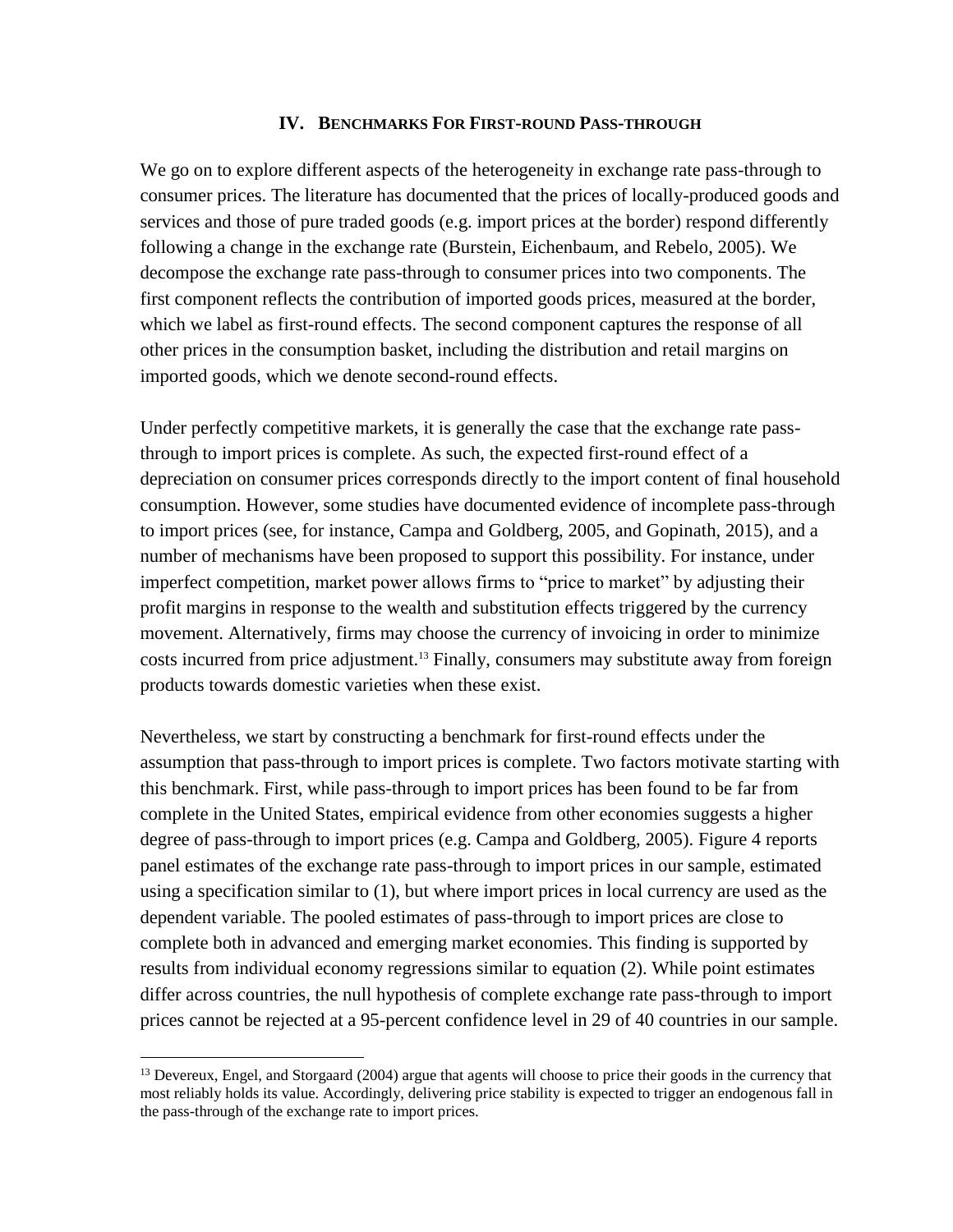



Note: Cumulative impulse response of import prices in local currency to a 1 percent innovation in the nominal effective exchange rate estimated using local projection methods. Shaded bands correspond to 95 percent confidence intervals.

Second, while data on import content are available for a large number of countries, import price series are less widely available. Furthermore, authors have raised concerns about the comparability of import price series across countries and over time due to important methodological differences (Burstein and Gopinath, 2014). To complicate matters, commonly used data sources do not always indicate the currency of denomination, such that cross-country work requires careful inspection and manipulation. In most cases, import prices are reported directly in local currency by the source country, while in others, they must be converted to local currency using the average exchange rate over the corresponding month. $14$ 

To ensure that our conclusions are robust to allowing for incomplete pass-through to import prices, we also construct a second benchmark using our own estimates of the exchange rate pass-through to import prices. To construct our benchmarks empirically, we use data from the Eora multi-region input-output tables (see Lenzen and others, 2012, 2013). The import content of final consumption is the sum of two components. First, a *direct* component that corresponds to imports of final consumption goods—that is, demand from resident households for nonresident sectors' production in input-output tables. Second, an *indirect*

<sup>&</sup>lt;sup>14</sup> The sample of countries with available import price data, the data sources, and the currency in which the original data is reported, are documented in Table A1.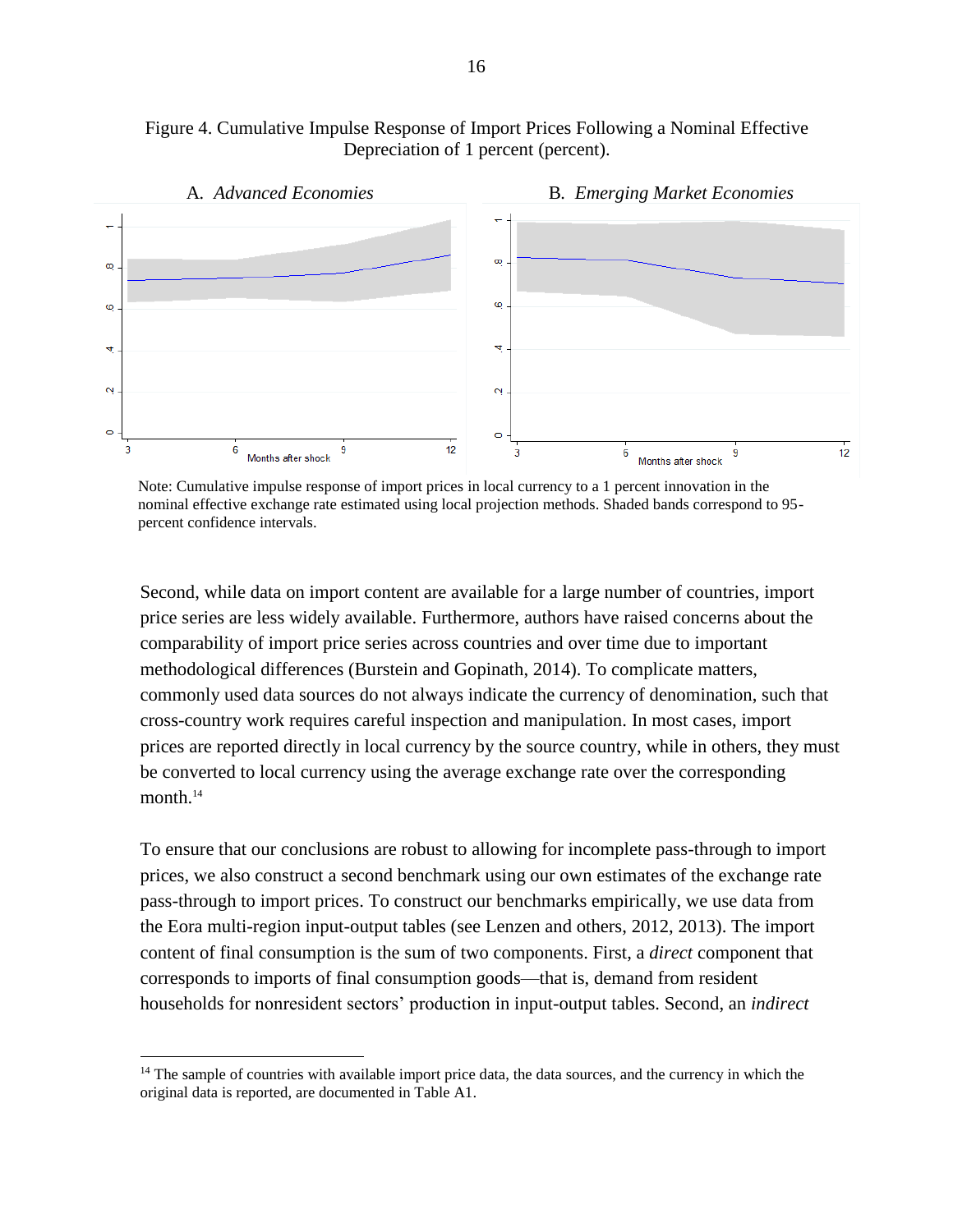component that accounts for the value of imported inputs used in the production of domestic goods absorbed by local households. This component is computed as the product of the value of output in each domestic sector that is absorbed by resident households and the share of imported inputs in that sector's output value.

Figure 5 shows that the import content of consumption expenditure has steadily increased in many economies over the past 20 years. The figure also shows that while the direct component dominates, the indirect component can be sizable. The import content in advanced economies is above that of emerging markets, a difference that is partly explained by a few small but highly open advanced economies (such as Luxembourg and Singapore).

Some studies in the literature have used more widely available metrics of import content such as measures of trade openness. For instance, Choudhri and Hakura (2006) and Gagnon and Ihrig (2004) use the ratio of imports to GDP as a proxy for the import content in consumption, and find no statistical link between pass-through estimates and this import share. However, an aggregate openness metric such as the ratio of imports to GDP also includes imports of non-consumption goods, consumptions goods that are absorbed by the government, and goods that are re-exported to other final destinations. Since none of these components are included in the domestic consumption basket, it may provide an imprecise proxy for understanding exchange rate pass-through to the consumer price index.

Figure 6 confirms this concern by showing that the import-to-GDP ratio can vary a great deal from our metric based on input-output tables, leading to an overstatement of openness in the vast majority of cases. In 2010, economies that had an import content of consumption of about 20 percent according to input-output tables had import-to-GDP ratios ranging from less than 20 percent to close to 70 percent. Likewise, economies with an import content close to 40 percent have ratios of import-to-GDP ratio as large as 170 percent. Of relevance for the topic of exchange rate pass-through, there is reason to think that this dissociation has deepened over time. As participation in global value chains has grown substantially in certain regions, including Eastern Europe and East Asia, gross trade flows have grown faster than net flows. As such, it may be the case that the divergence between trade and input-output based metrics of openness has grown accordingly.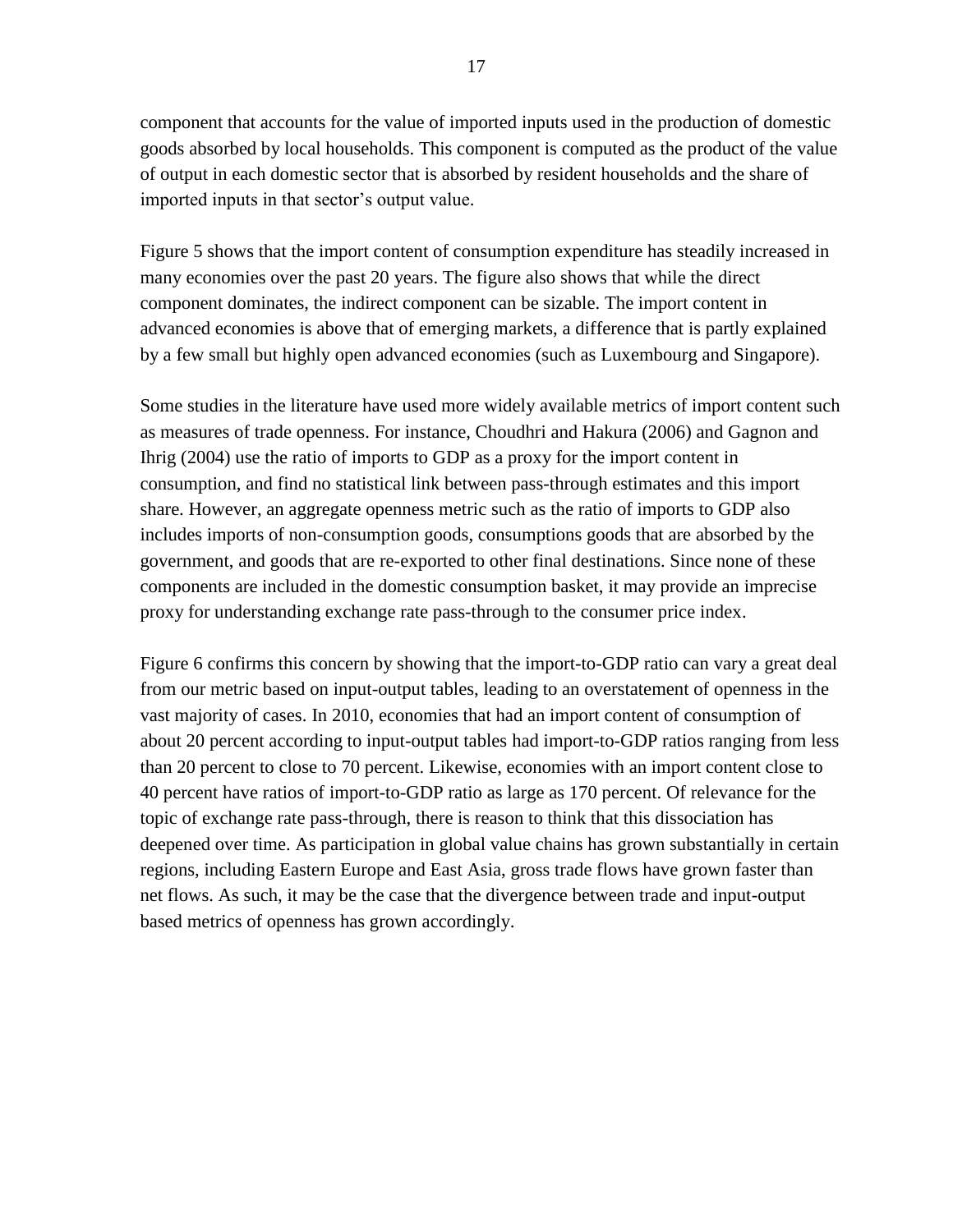

## Figure 5. Import Content of Private Consumption

A. *Import Content over Time (percent of total household consumption)* 

*consumption)*

B. *Direct and Indirect Average Import Content (percent of total household* 

Sources: Eora MRIO; and authors' calculations.

Note: Direct imports correspond to the share of imports of final consumption goods in total private consumption. Indirect imports are computed by multiplying the value of output of each domestic sector absorbed by resident households by the share of imported inputs in that sector's output value, and then summing across sectors. Total import content is the sum of both components.



Figure 6. Import Content of Private Consumption and Imports to GDP (2010)

Sources: Eora MRIO; IMF *World Economic Outlook*; and authors' calculations.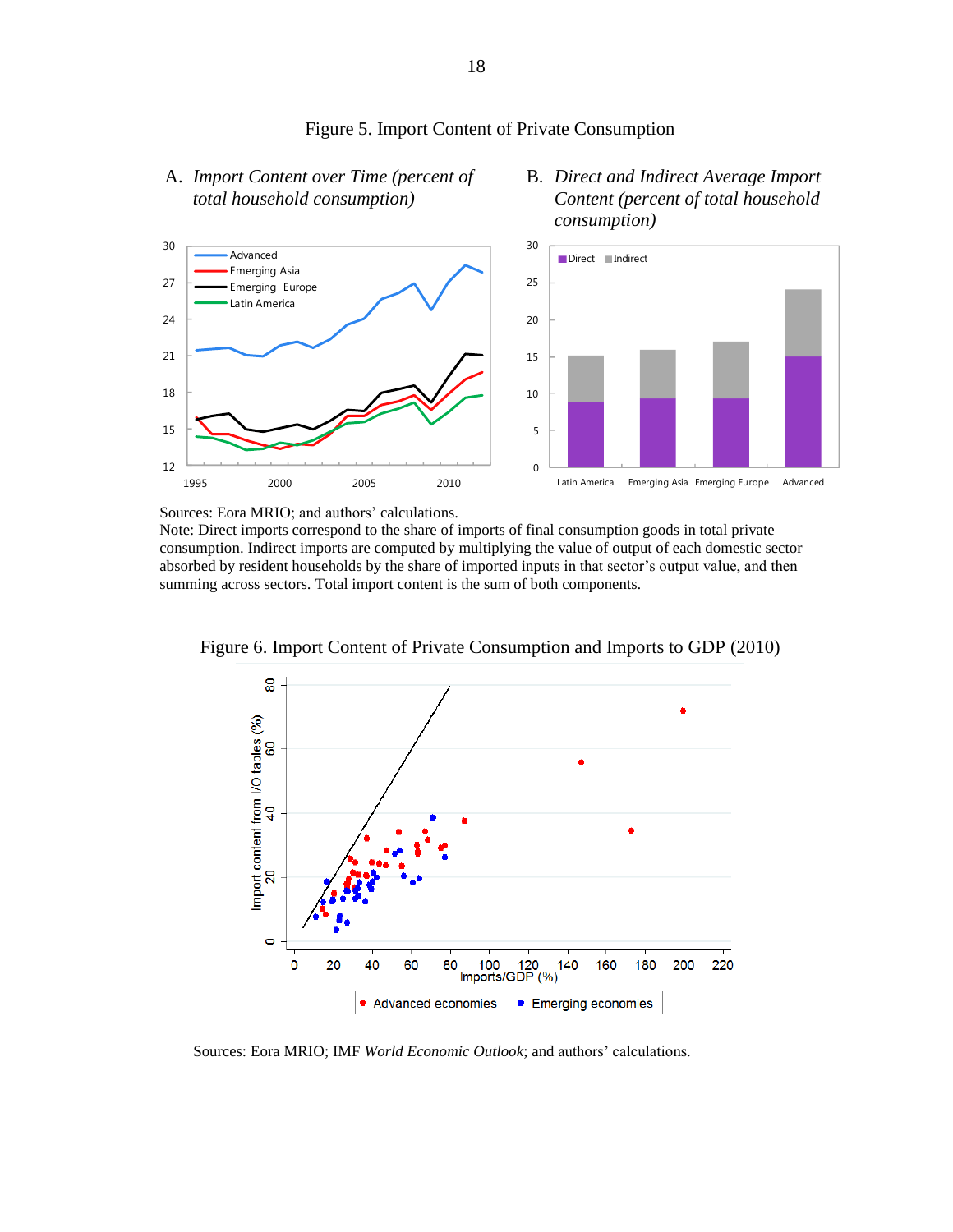How do our estimates of exchange rate pass-through to consumer prices compare to our benchmarks? Alongside the pass-through estimates in Figure 3, we also report the average value of the two benchmarks: the import content of consumption, and the product of the import content and our estimated pass-through to import prices, labeled "import content" and "implied pass-through," respectively.<sup>15</sup> For advanced economies, the estimated pass-through is below both benchmarks. Moreover, the import content is above the implied pass-through, suggesting the presence of incomplete exchange rate pass-through to import prices.<sup>16</sup> Among emerging markets, we find that estimates of pass-through are generally above both benchmarks, suggesting the presence of sizable second-round effects on consumer prices.

Two additional observations emerge from the comparison of our benchmarks with the timevarying pass-through estimates reported in Figure 3, Panel B. First, the difference between overall exchange rate pass-through to consumer prices and both benchmarks has narrowed substantially in emerging market economies, suggesting that second-round effects are less pervasive than in the past. Second, the generalized decline in overall exchange rate passthrough to consumer prices cannot be accounted for by changes in the role of import prices. Average pass-through to consumer prices among emerging market economies declined by 0.33 between the first and last estimation windows. During that period, our measure of implied pass-through declined by only 0.01 in these economies—driven by a decline in passthrough to import prices that more than offset the increase in the import content of consumption shown in Figure 5. That is to say, only about 5 percent of the documented decline in pass-through to consumer prices can be accounted for by changes in first-round effects, with the remainder associated with falling second-round effects.

The rightmost column in Table 2 reports the average import content for each economy in our sample over the estimation period of 2000 to 2015. There is considerable heterogeneity of second-round pass-through effects across economies. In Figure 7, Panel A reports the histogram for the 62 estimates of second-round effects at a horizon of 24 months in our baseline sample. A roughly even number of economies display positive and negative secondround effects (33 and 29, respectively). Likewise, Panel B reports the histogram of secondround effects for the 40 economies for which we were able to obtain import price data. Since pass-through to import prices is generally somewhat smaller than one, the distribution is shifted to the right, with only three negative values and a larger concentration of economies between 0 and 0.2.

<sup>&</sup>lt;sup>15</sup> While some point estimates for pass-through to import prices are slightly above one in our sample (similarly to findings in Choudhri, Faruqee, and Hakura, 2005; and Ca'Zorzi, Hahn, and Sánchez, 2007), complete passthrough cannot be rejected in those cases.

<sup>&</sup>lt;sup>16</sup> Imports within the euro area are included in our measures of import content. One could expect this would worsen the divergence between the import content and the empirical estimates. However, the estimated passthrough for advanced economies remains below the benchmarks even when euro area countries are excluded.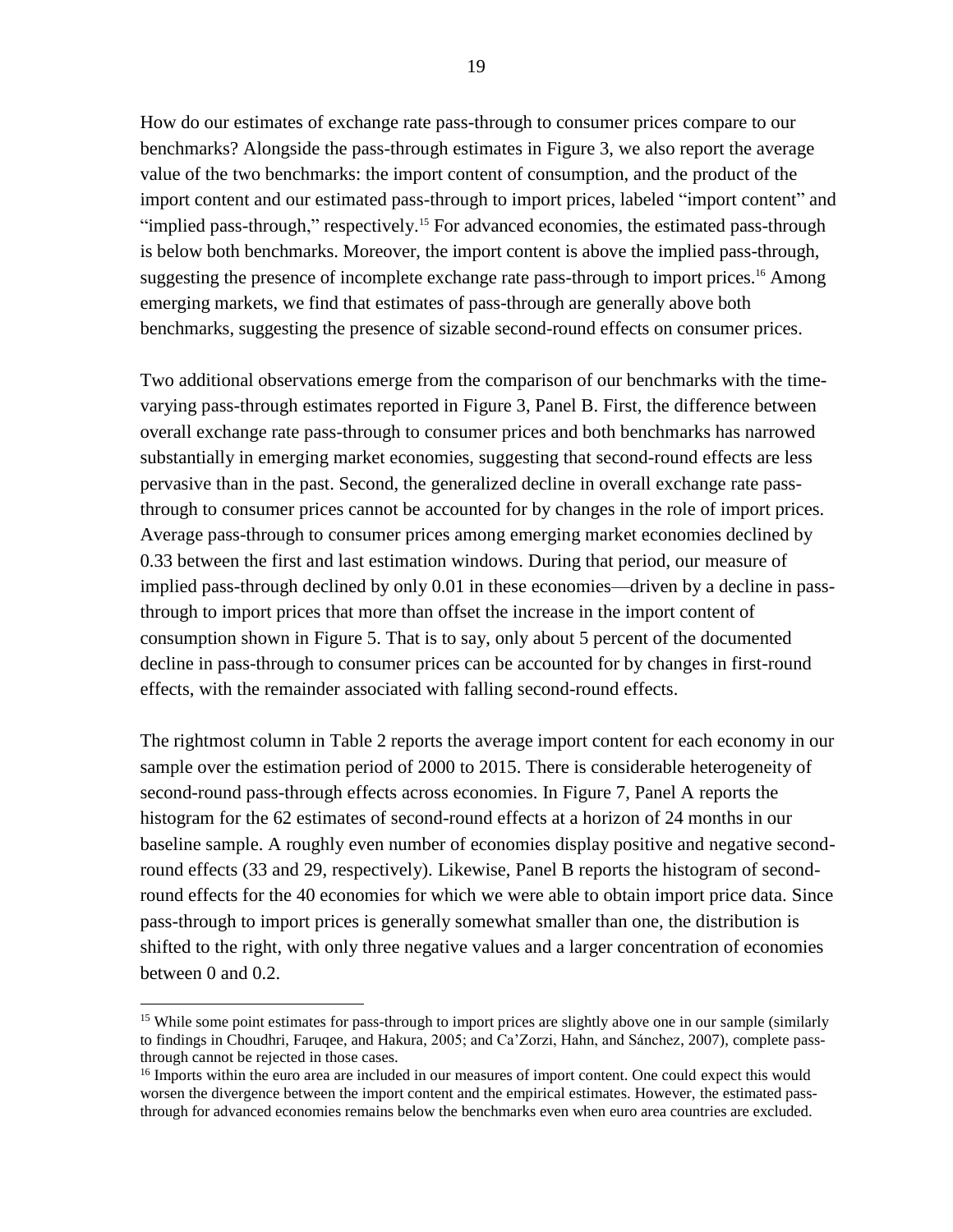

## Figure 7. Histogram of Estimated Second-Round Effects

Source: Authors' estimates.

Note: Distribution of second-round effects for the 62 economies (Panel A) and 40 economies (Panel B).

### **V. EXCHANGE RATE PASS-THROUGH AND MONETARY POLICY PERFORMANCE**

In the previous sections, we documented a substantial amount of cross-country and time variation in exchange rate pass-through, alongside a good deal of heterogeneity in our benchmarks of first-round effects. In this section, we explore the role of monetary policy performance in determining exchange rate pass-through coefficients. The hypothesis we test is whether, by delivering price stability and better coordinating inflation expectations, monetary policy can lead to a reduction in overall exchange rate pass-through to consumer prices by reducing second-round effects.

To test this hypothesis, we follow a two-stage procedure in the spirit of Campa and Goldberg (2005). In a first stage, we gather our time-varying estimates of exchange rate pass-through for each economy, generated by estimating equation (2) in rolling 12-year windows starting in January of each year since 1995. In a second stage, we explore whether these estimates are related to common proxies of monetary policy performance. To this end, we regress  $\hat{\beta}_{0,i,\tau}^{12}$  on a set of explanatory variables  $X_{i,\tau}$ , measured as the average for the corresponding window  $\tau$ and country *i*.<sup>17</sup> In all specifications, we include a full set of time fixed effects  $(c_{\tau})$ 

<sup>&</sup>lt;sup>17</sup> We use the inverse of the variance of the estimated pass-through coefficient as weights to give more weight to those coefficients estimated more precisely in the first-stage regressions. We restrict the sample to those countries that have data for all variables in  $X_{i,\tau}$ .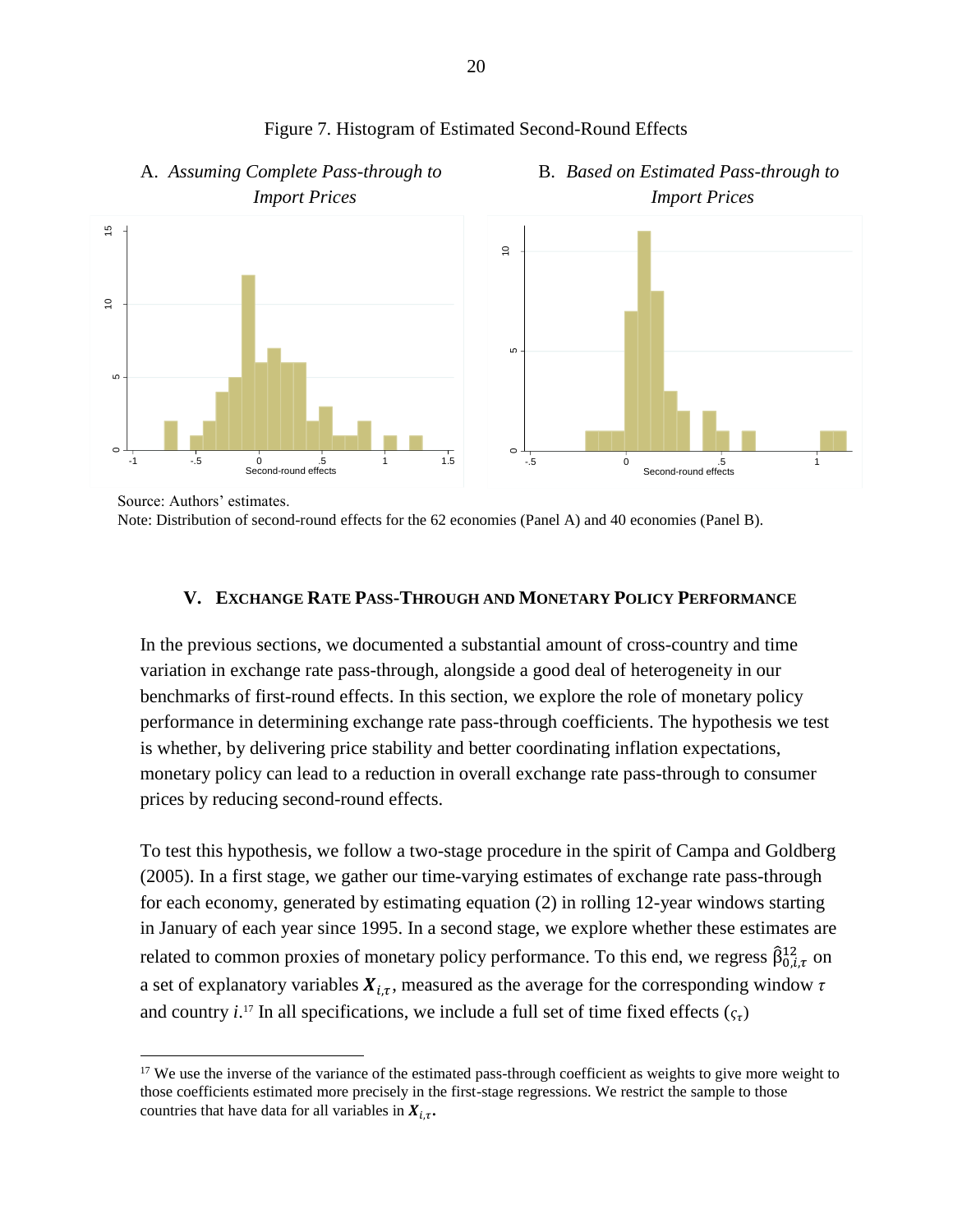| $\hat{\beta}^{12}_{0,i,\tau}$<br>Dep. var: | (1)        | (2)        | (3)        | (4)        | (5)        | (6)        | (7)         | (8)       |
|--------------------------------------------|------------|------------|------------|------------|------------|------------|-------------|-----------|
| Mean inflation                             | $0.014***$ |            |            |            |            |            | $-0.012***$ | $-0.001$  |
|                                            | (0.001)    |            |            |            |            |            | (0.004)     | (0.006)   |
| Std. dev.                                  |            | $0.014***$ |            |            |            |            | $-0.001$    | $0.011**$ |
| inflation                                  |            | (0.001)    |            |            |            |            | (0.003)     | (0.004)   |
| <b>Mean NEER</b>                           |            |            | $0.014***$ |            |            |            | $-0.002$    | $-0.004$  |
| depreciation                               |            |            | (0.001)    |            |            |            | (0.003)     | (0.003)   |
| Std. dev.                                  |            |            |            | $0.003***$ |            |            | 0.000       | 0.000     |
| <b>NEER</b>                                |            |            |            | (0.000)    |            |            | (0.000)     | (0.001)   |
| Std. dev. short-                           |            |            |            |            | $0.019***$ |            | $0.018***$  | $-0.006$  |
| term forecasts                             |            |            |            |            | (0.002)    |            | (0.006)     | (0.009)   |
| Log of mean                                |            |            |            |            |            | $0.129***$ | $0.126***$  | $0.086**$ |
| disagreement                               |            |            |            |            |            | (0.009)    | (0.020)     | (0.039)   |
| Time F.E.                                  | Yes        | Yes        | Yes        | Yes        | Yes        | Yes        | Yes         | Yes       |
| Country F.E.                               | No         | No         | No         | No         | No         | No         | No          | Yes       |
| <b>Observations</b>                        | 327        | 327        | 327        | 327        | 327        | 327        | 327         | 327       |
| Countries                                  | 41         | 41         | 41         | 41         | 41         | 41         | 41          | 41        |
| Time windows                               | 9          | 9          | 9          | 9          | 9          | 9          | 9           | 9         |
| $R^2$ -adjusted                            | 0.56       | 0.61       | 0.54       | 0.51       | 0.60       | 0.64       | 0.66        | 0.84      |

Table 3. Determinants of Exchange Rate Pass-Through

Source: Authors' calculations.

Note: The dependent variable is the estimate of second-round effects for each country *i* and window *τ* at a 12-month horizon, using the baseline benchmark for first-round effects. The regressions are estimated by weighted least squares, with observations weighted by the inverse variance of the ERPT pass-through estimates.

corresponding to the windows of estimation, in order to capture common shocks that may have induced a generalized change for all countries in pass-through estimates:

$$
\hat{\beta}_{0,i,\tau}^{12} = \theta X_{i,\tau} + \varsigma_{\tau} + \epsilon_{i,\tau}.\tag{3}
$$

Table 3 reports the estimation results for the determinants of cumulative pass-through to consumer prices after 12 months. Columns (1) to (4) show the role of the level and volatility of key nominal variables when these are introduced sequentially. Standard measures of price stability such as the mean and standard deviation of the inflation rate are positively related to our estimates of exchange rate pass-through, a result that is in line with the findings of Choudhri and Hakura (2006) and Gagnon and Ihrig (2004). The coefficients are statistically significant and also economically important: a 1 percent increase in the mean rate of inflation is associated with a pass-through response that is 1.4 percent stronger. Following Campa and Goldberg (2005), we also consider the median depreciation and standard deviation of the multilateral exchange rate, finding that both are associated with higher exchange rate passthrough.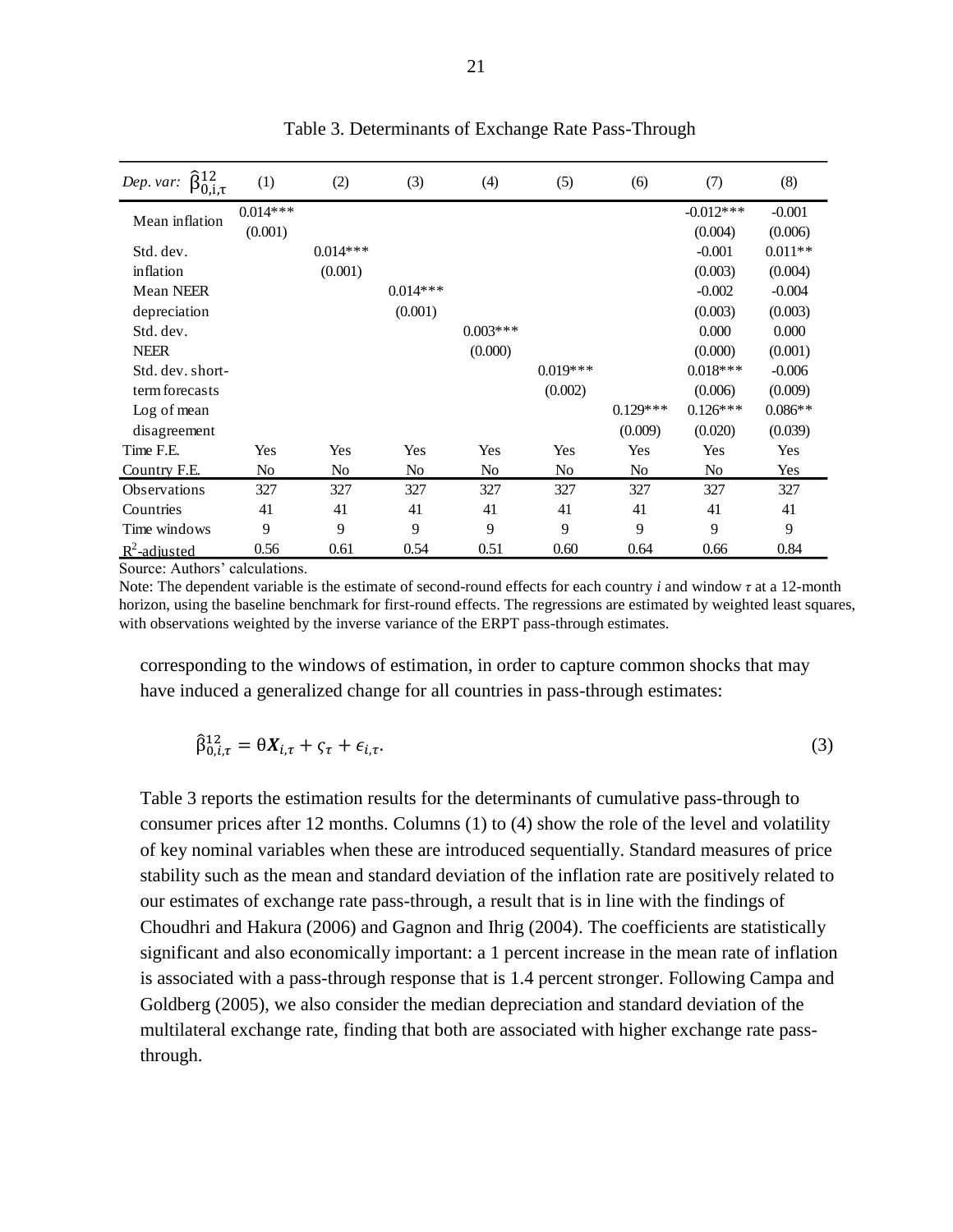The level and volatility of nominal variables may provide an incomplete picture of monetary performance. At the microeconomic level, price-setters' decisions about whether to pass along a given change in the exchange rate to domestic consumers are likely to be forwardlooking. Indeed, Taylor's (2000) argument for endogenous pass-through derives from the idea that pricing decisions will depend on the perceived persistence of an inflationary shock, which is in turn intimately linked to the degree of anchoring of inflation expectations. As such, characteristics of expectation formation about future inflation may also be informative for pass-through dynamics. As a first measure, we consider the variability of consensus inflation forecasts at a 12-month horizon. We find that where forecasts of inflation are more volatile, exchange rate pass-through is higher.

Dovern, Fritsche, and Slacalek (2012) propose that disagreement among professional forecasters of inflation reflect greater credibility of monetary policy—an important factor behind improved monetary policy performance—and find that it is related to measures of central bank independence among G7 economies. <sup>18</sup> Relatedly, Capistrán and Ramos-Francia (2010) estimate that the adoption of inflation targeting reduces the degree of forecast disagreement among developing economies, arguing that this reflects a more predictable monetary policy that is able to better coordinate expectations. Following this literature, we measure disagreement based on the inflation forecasts of individual professional forecasters that are compiled monthly by Consensus Economics. These forecasts are published as fixedevent forecasts for inflation in the current and upcoming calendar year. Since disagreement of fixed-event forecasts decreases over the calendar year as the forecast horizon is reduced, we follow the common approach of combining these forecasts linearly into a synthetic 12 month fixed horizon. Our measure of disagreement corresponds to the standard deviation across these forecasts, and is available at monthly frequency for 41 countries in our sample.

A predictable and credible monetary policy should lead to lower inflation and to closer coordination among forecasters regarding the future path for inflation, since agents have a common understanding of how the central bank will react to any given shock. It is true that the inverse is not necessarily true: agents could agree that the central bank will miss its target, such that there is low disagreement but also a lack of credibility. Promisingly, Figure 8 shows a strong correlation between forecast disagreement and the average (squared) deviation of inflation from central bank targets between 2000 and 2015.<sup>19</sup> In turn, betteranchored inflation expectations could make firms less likely to pass along movements in the

<sup>&</sup>lt;sup>18</sup> Disagreement among forecasters also captures factors besides monetary policy performance. The variability of shocks affecting the economy is also expected to increase disagreement among forecasters. However, Dovern, Fritsche, and Slacalek (2012) show that the relationship between disagreement and central bank independence is robust to controlling for macroeconomic volatility.

 $19$  Since only inflation-targeting central banks announce explicit targets for inflation, the sample shrinks considerably.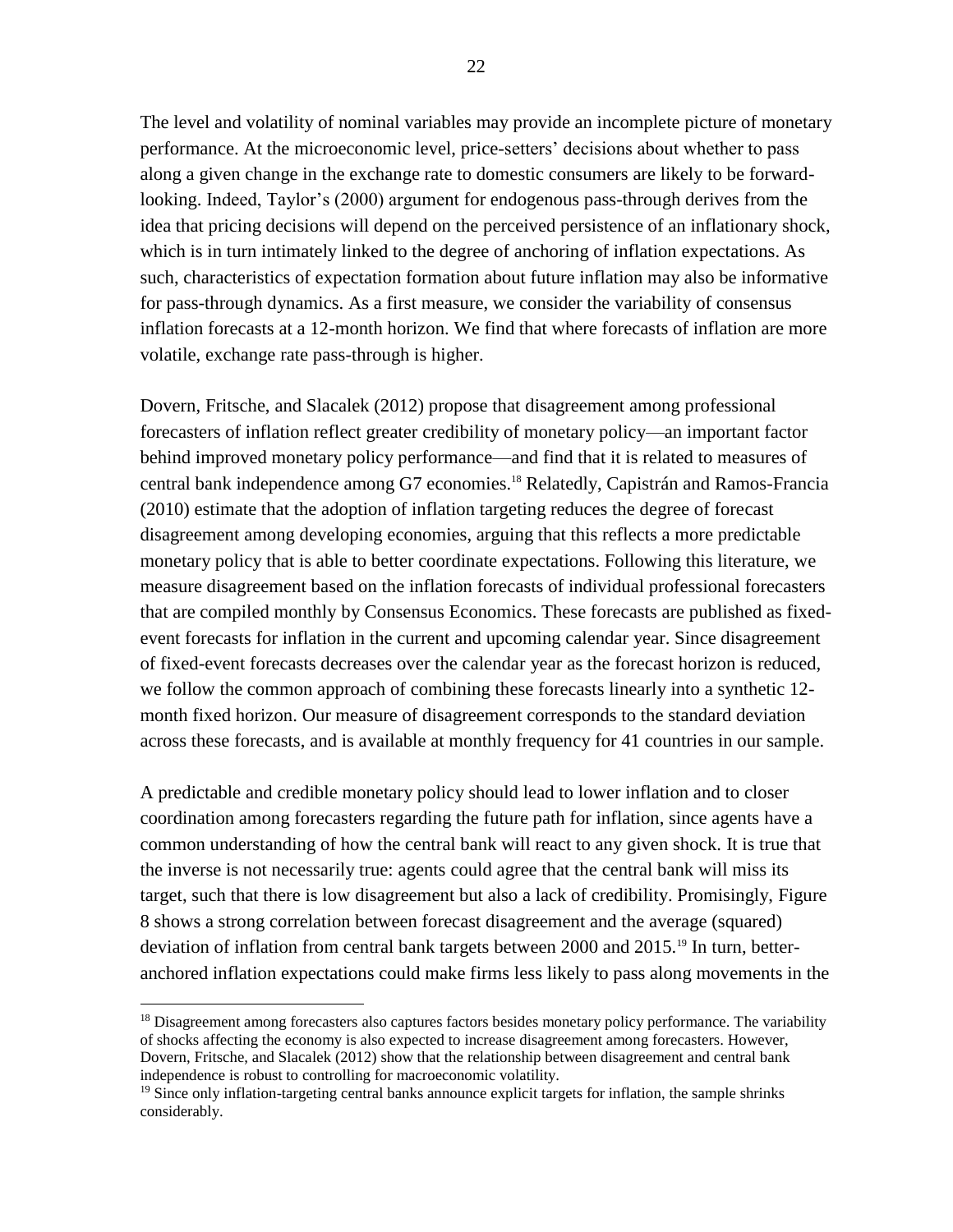

Figure 8. Disagreement Among Professional Forecasters of Inflation and Mean Deviation of Inflation from Target

exchange rate. This result is confirmed in Table 3, column 6, which documents a strong and significant positive relationship between log disagreement and exchange rate pass-through.

These alternative measures of monetary performance are correlated among themselves, since they capture related aspects of price stability. For instance, Mankiw, Reis, and Wolfers (2003) and Capistrán and Ramos-Francia (2010) document that forecast disagreement is increasing in the level of inflation. In column 7, we include all explanatory variables in the same specification. Interestingly, disagreement seems to act as a good summary measure for the role of price stability in the determination of pass-through. Conditional on the first and second moment of nominal variables, lower forecast disagreement remains associated with smaller exchange rate pass-through to consumer prices. The overall fit of the model changes little between specifications reported in columns 6 and 7: conditional on the degree of disagreement among professional forecasters of inflation, our other measures of price stability offer limited additional information about exchange rate pass-through. The coefficient on disagreement also remains economically meaningful: a decline in disagreement from the top to the bottom of the interquantile range would be associated with a decline in pass-through of about 0.07 percentage points.

Source: Authors' calculations.

Note: The vertical axis shows mean squared deviations of inflation from inflation targets over 2000-15. The horizontal axis shows log mean disagreement among professional forecasters of inflation over the same sample. The grey area denotes a 95 percent confidence interval.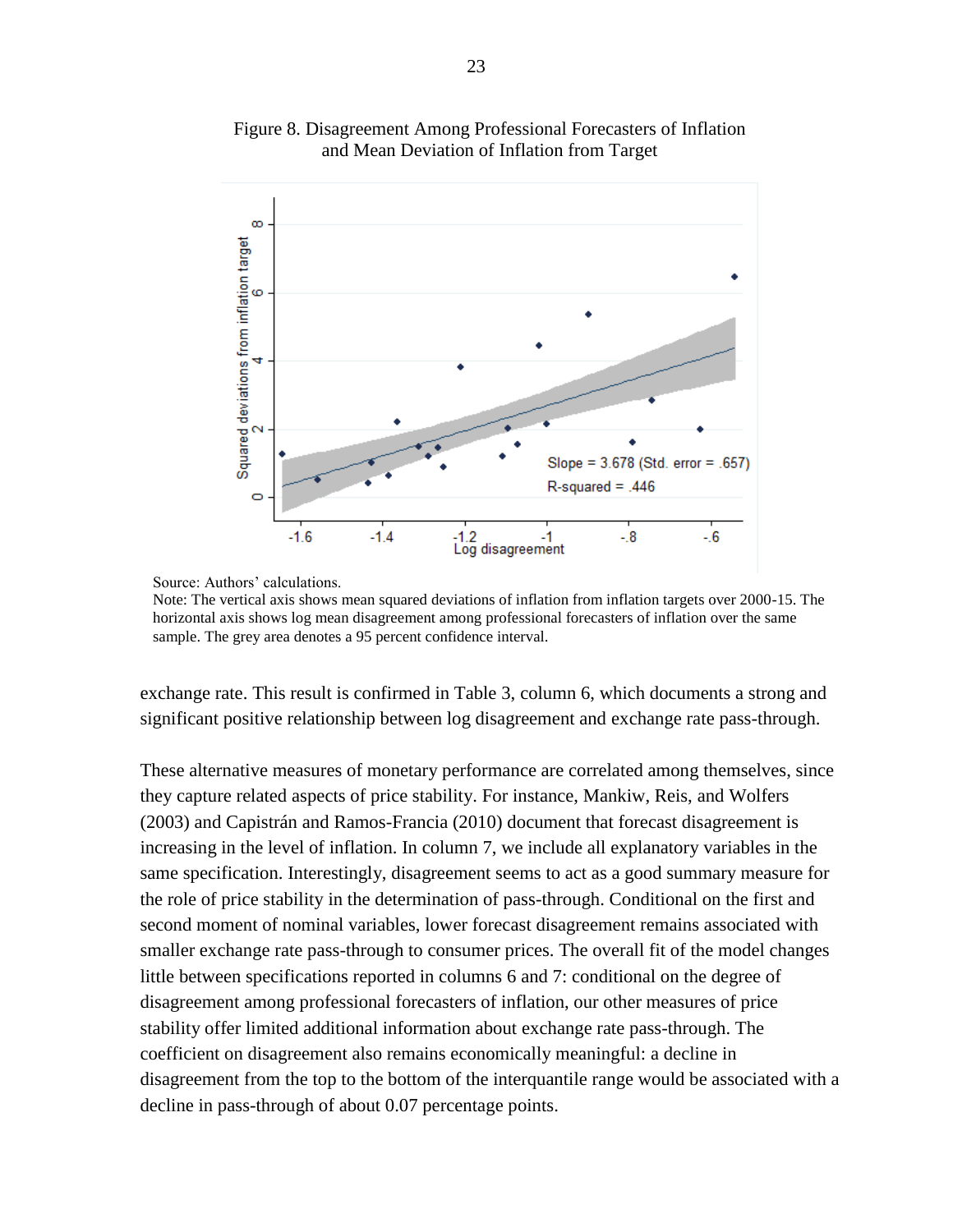As the overall fit of these estimations makes clear, there are likely to be many factors besides monetary performance that affect the degree of exchange rate pass-through. Many of these are likely structural characteristics of local markets, such as the degree of competition among importers and domestic producers, and their exclusion from the specification could give rise to omitted variable bias. Another concern is reverse causality, since high pass-through may itself create an environment of high and volatile inflation that is more difficult to forecast.

To address these concerns, we introduce country fixed effects in the specification reported in column 8. Given the dimensionality of the data, the within-group estimator is quite conservative: country fixed effects account for a large share of overall variation in the data, as there are only nine estimation windows for each country in the sample and these overlap substantially. Still, we find that the variability of inflation and the degree of forecast disagreement remain positively related to exchange rate pass-through, while the coefficient on forecast disagreement remains large. The inclusion of the volatility of actual and expected inflation in the specifications—whose coefficients are reported in columns 7 and 8—further mitigates reverse causality concerns, since difficulties with forecasting inflation would likely be associated with higher actual and expected inflation.

## *Does monetary policy credibility affect pass-through beyond the border?*

If improved monetary policy credibility has indeed reduced exchange rate pass-through to consumer prices, is this due to a reduced sensitivity of imported or domestically-produced goods and services? Past empirical literature has found that monetary policy credibility does affect exchange rate pass-through at the border, but that it plays a relatively minor role (Campa and Goldberg, 2005). Further, we documented in Section IV that the magnitude of the fall in implied pass-through is unable to account for the much larger fall in exchange rate pass-through. If monetary credibility acted exclusively through the reduced sensitivity of imported goods prices, we would be led to conclude that it has played only a minor role in the reduction of overall pass-through.

To explore the role that monetary policy credibility may have played in the sensitivity of domestically-produced goods prices, we use our benchmarks to construct time-varying estimates of second-round effects for each country *i* and window  $\tau$  at horizon  $h = 12$ :

$$
\widehat{\Omega}_{i,\tau} = \widehat{\beta}^{12}_{0,i,\tau} - \delta_{i,\tau},
$$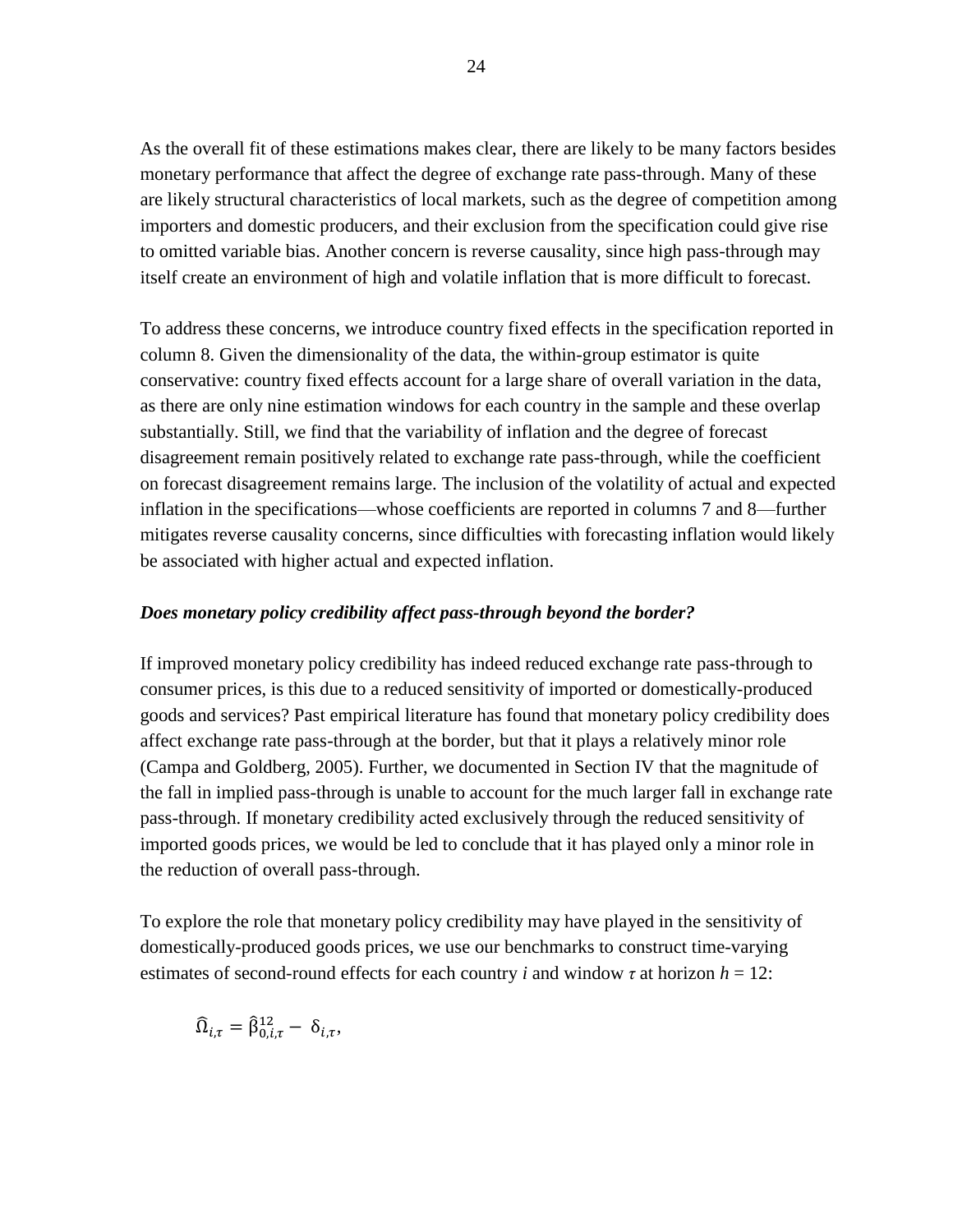| Dep. var. $\overline{\Omega}_{i,\tau}$ | (1)            | (2)            | (3)            | (4)            | (5)            | (6)            | (7)            | (8)       |
|----------------------------------------|----------------|----------------|----------------|----------------|----------------|----------------|----------------|-----------|
| Mean inflation                         | $0.018***$     |                |                |                |                |                | $-0.005$       | 0.001     |
|                                        | (0.002)        |                |                |                |                |                | (0.005)        | (0.006)   |
| Std. dev.                              |                | $0.015***$     |                |                |                |                | 0.002          | $0.010**$ |
| inflation                              |                | (0.001)        |                |                |                |                | (0.004)        | (0.004)   |
| Mean NEER                              |                |                | $0.018***$     |                |                |                | $0.008**$      | $-0.004$  |
| depreciation                           |                |                | (0.002)        |                |                |                | (0.004)        | (0.003)   |
| Std. dev.                              |                |                |                | $0.003***$     |                |                | $-0.000$       | 0.000     |
| <b>NEER</b>                            |                |                |                | (0.000)        |                |                | (0.001)        | (0.001)   |
| Std. dev. short-                       |                |                |                |                | $0.021***$     |                | 0.004          | $-0.006$  |
| term forecasts                         |                |                |                |                | (0.002)        |                | (0.007)        | (0.009)   |
| Log of mean                            |                |                |                |                |                | $0.142***$     | $0.095***$     | $0.074*$  |
| disagreement                           |                |                |                |                |                | (0.011)        | (0.024)        | (0.039)   |
| Time F.E.                              | Yes            | Yes            | Yes            | Yes            | Yes            | Yes            | Yes            | Yes       |
| Country F.E.                           | N <sub>0</sub> | N <sub>0</sub> | N <sub>0</sub> | N <sub>0</sub> | N <sub>0</sub> | N <sub>0</sub> | N <sub>o</sub> | Yes       |
| <b>Observations</b>                    | 327            | 327            | 327            | 327            | 327            | 327            | 327            | 327       |
| Countries                              | 41             | 41             | 41             | 41             | 41             | 41             | 41             | 41        |
| Time windows                           | 9              | 9              | 9              | 9              | 9              | 9              | 9              | 9         |
| $R^2$ -adiusted                        | 0.39           | 0.39           | 0.40           | 0.31           | 0.40           | 0.44           | 0.45           | 0.84      |

Table 4. Determinants of Second-Round Pass-Through Effects

Source: Authors' calculations.

Note: The dependent variable is the estimate of second-round effects for each country *i* and window *τ* at a 12-month horizon, using the baseline benchmark for first-round effects. The regressions are estimated by weighted least squares, with observations weighted by the inverse variance of the ERPT pass-through estimates.

where  $\hat{\beta}_{0,i,\tau}^{12}$  is the estimated pass-through at a horizon of 12 months, and  $\delta_{i,\tau}$  is the benchmark for the expected first-round effects of a depreciation on consumer prices (computed as the average for the corresponding window  $\tau$  and country *i*). The first benchmark corresponds to the import content of consumption and the second to its product with country-specific estimates of the exchange rate pass-through to import prices.

We repeat our second stage regression to explore whether these estimates of second-round effects,  $\widehat{\Omega}_{i,\tau}$ , are related to common proxies for monetary policy performance. To this end, we regress  $\widehat{\Omega}_{i,\tau}$  on the same set of explanatory variables  $X_{i,\tau}$ , measured as the average for the corresponding window τ and country *i*: 20

$$
\widehat{\Omega}_{i,\tau} = \Theta X_{i,\tau} + \varsigma_{\tau} + \epsilon_{i,\tau} \, .
$$

<sup>&</sup>lt;sup>20</sup> We use the inverse of the variance of the estimated pass-through coefficient as weights to give more weight to those coefficients estimated more precisely in the first-stage regressions. We restrict the sample to those countries that have data for all variables in  $X_{i,\tau}$ .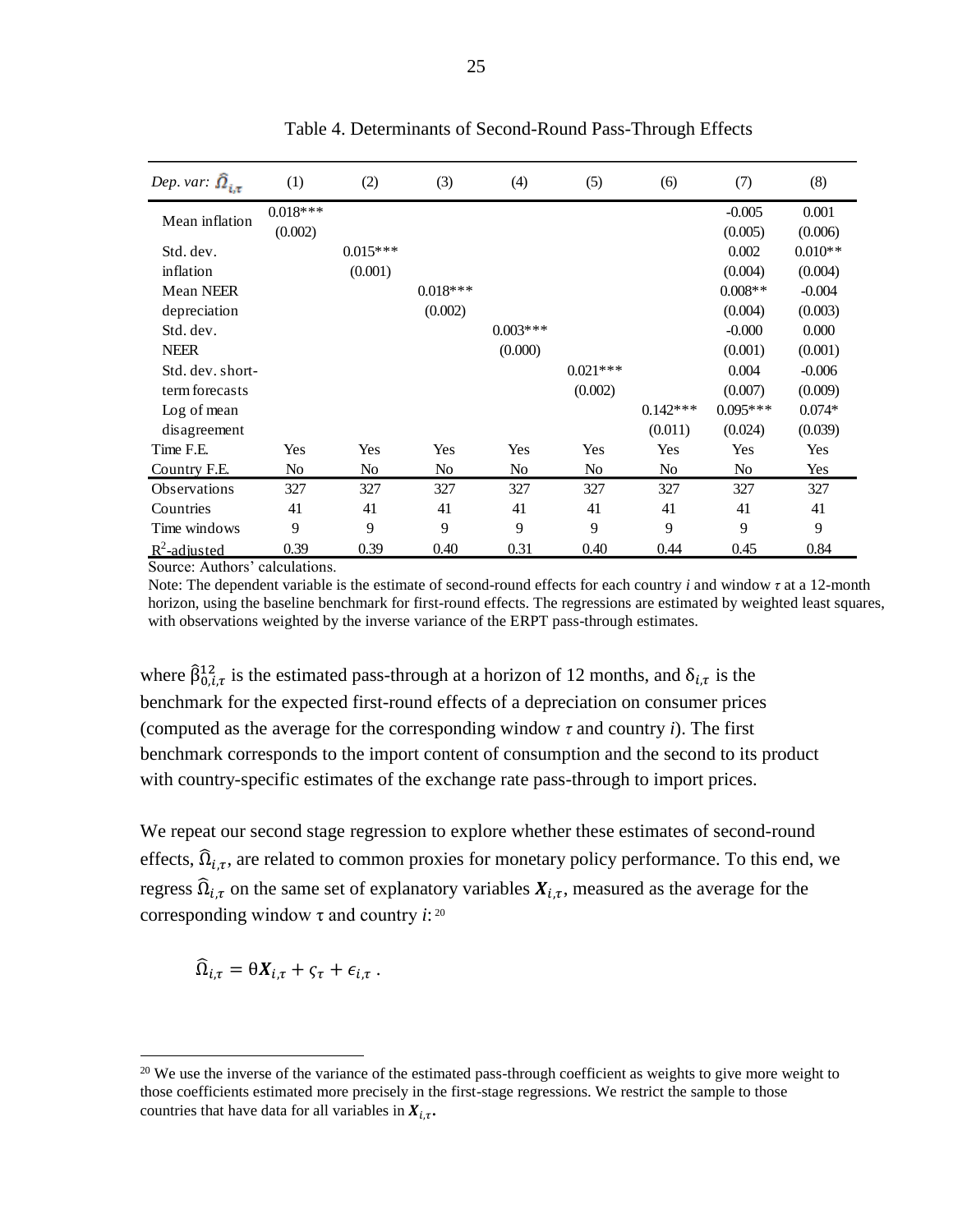

Figure 9. Disagreement Among Professional Forecasters of Inflation and Second-round Effects from Depreciations

#### Source: Authors' calculations.

Note: The vertical axis shows estimates of second-round effects from changes in the exchange rate, constructed as the difference between the country-specific pass-through estimates one year after a onepercent increase in the nominal effective exchange rate, in percentage points, and the average import content for the baseline sample (2000-15). The horizontal axis shows log mean disagreement among professional forecasters of inflation over the same sample. The grey area denotes a 95 percent confidence interval.

We first use a set of second-round effects ( $\widehat{\Omega}_{i,\tau}$ ) constructed assuming complete pass-through to import prices. As shown in Figure 9, there is a strong cross-sectional correlation between forecast disagreement and our second-round effects. This result is confirmed by the regression results reported in Table 4 (columns 6 to 8). The relationship is also economically meaningful. A decline in the degree of disagreement from the top to the bottom of the interquartile range in our sample is associated with a decline in pass-through of about 0.10 percentage point, which is about one-third of the second round effects estimated at the largest decile.

We then estimate the regressions using our second benchmark for first-round effects, which uses our own estimate of the exchange rate pass-through to import prices (Table 5).<sup>21</sup> The

<sup>&</sup>lt;sup>21</sup> The sample is smaller than that of Tables 3 and 4 since fewer countries have monthly import price data for the whole period.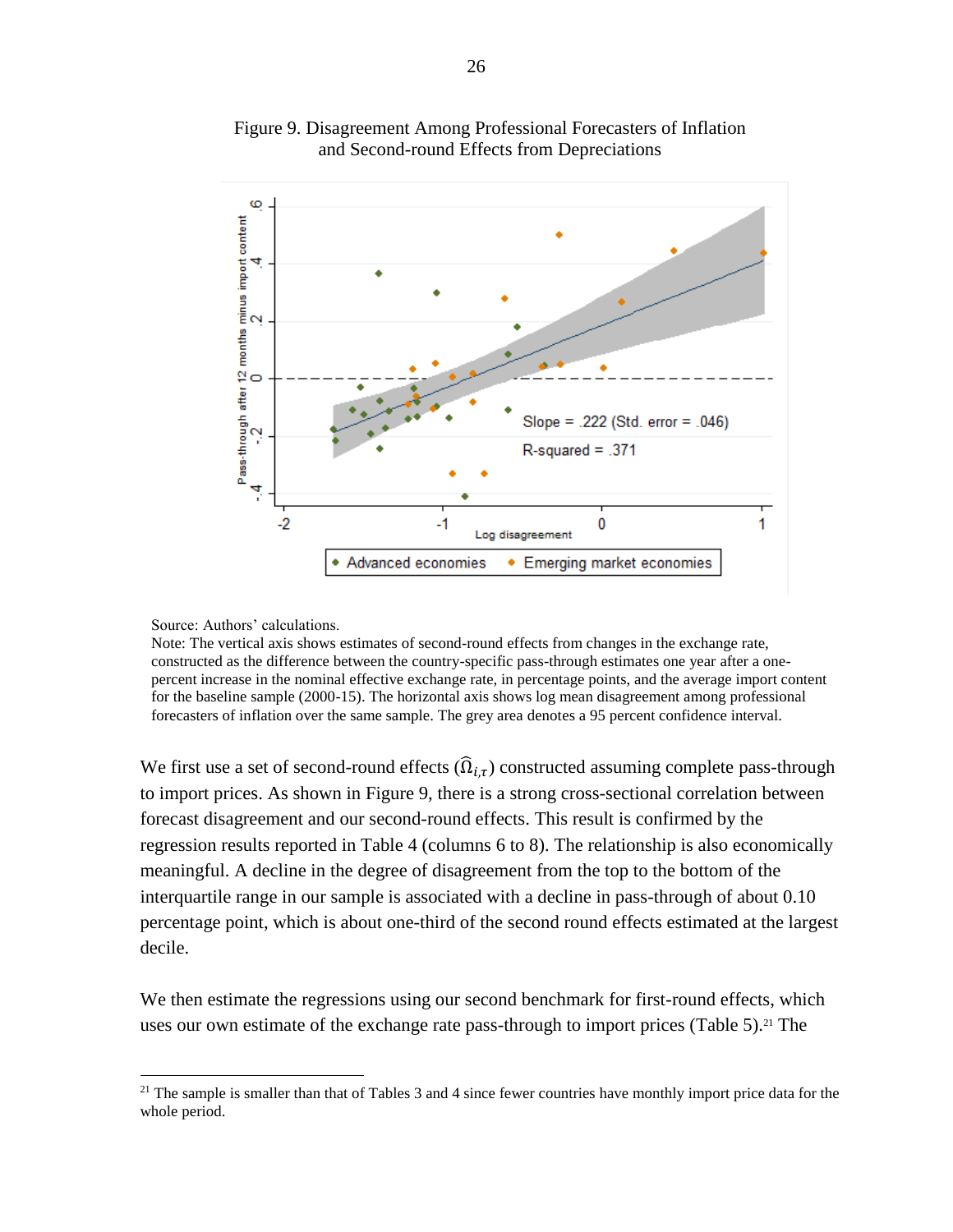| Dep. var: $\overline{\Omega}_{i,\tau}$ | (1)        | (2)            | (3)            | (4)            | (5)        | (6)            | (7)            | (8)         |
|----------------------------------------|------------|----------------|----------------|----------------|------------|----------------|----------------|-------------|
| Mean inflation                         | $0.018***$ |                |                |                |            |                | 0.003          | $-0.009$    |
|                                        | (0.003)    |                |                |                |            |                | (0.010)        | (0.011)     |
| Std. dev.                              |            | $0.023***$     |                |                |            |                | $0.036**$      | $0.078***$  |
| inflation                              |            | (0.004)        |                |                |            |                | (0.015)        | (0.014)     |
| Mean NEER                              |            |                | $0.021***$     |                |            |                | $0.013*$       | $-0.007$    |
| depreciation                           |            |                | (0.003)        |                |            |                | (0.007)        | (0.005)     |
| Std. dev.                              |            |                |                | $0.004***$     |            |                | 0.001          | $-0.000$    |
| <b>NEER</b>                            |            |                |                | (0.001)        |            |                | (0.001)        | (0.002)     |
| Std. dev. short-                       |            |                |                |                | $0.020***$ |                | $-0.044**$     | $-0.049***$ |
| term forecasts                         |            |                |                |                | (0.004)    |                | (0.017)        | (0.018)     |
| Log of mean                            |            |                |                |                |            | $0.202***$     | $0.108*$       | $0.171**$   |
| disagreement                           |            |                |                |                |            | (0.024)        | (0.061)        | (0.075)     |
| Time F.E.                              | Yes        | Yes            | Yes            | Yes            | Yes        | Yes            | Yes            | Yes         |
| Country F.E.                           | No         | N <sub>0</sub> | N <sub>o</sub> | N <sub>o</sub> | No         | N <sub>0</sub> | N <sub>0</sub> | Yes         |
| <b>Observations</b>                    | 169        | 169            | 169            | 169            | 169        | 169            | 169            | 169         |
| Countries                              | 29         | 29             | 29             | 29             | 29         | 29             | 29             | 29          |
| Time windows                           | 9          | 9              | 9              | 9              | 9          | 9              | 9              | 9           |
| $R^2$ -adiusted                        | 0.22       | 0.20           | 0.23           | 0.17           | 0.16       | 0.30           | 0.32           | 0.79        |

## Table 5. Determinants of Second-Round Pass-Through Effects, using Alternative Benchmark

Source: Authors' calculations.

Note: The dependent variable is the estimate of second-round effects for each country *i* and window *τ* at a 12 month horizon, using the alternative benchmark for first-round effects. The regressions are estimated by weighted least squares, with observations weighted by the inverse variance of the ERPT pass-through estimates.

main findings remain broadly unchanged when we allow for incomplete pass-through to import prices. When the explanatory variables are introduced sequentially (columns 1 through 6), they all remain significant. The coefficient on disagreement of inflation forecasts is even larger than under the baseline benchmark, and remains strongly significant—and even larger—when all explanatory variables are included together (column 7) and the specification also includes country fixed effects (column 8). That is to say, for a given level and volatility of inflation and the exchange rate, a more credible monetary policy substantially reduces exchange rate pass-through to consumer prices beyond the border.

## **VI. CONCLUDING REMARKS**

We revisit a longstanding question in macroeconomics on the determinants of the response of consumer prices to currency depreciations. We propose an empirical decomposition of passthrough based on the component of the exchange rate pass-through that reflects the pricing of imported goods at the dock. This allows us to infer the response of the remaining,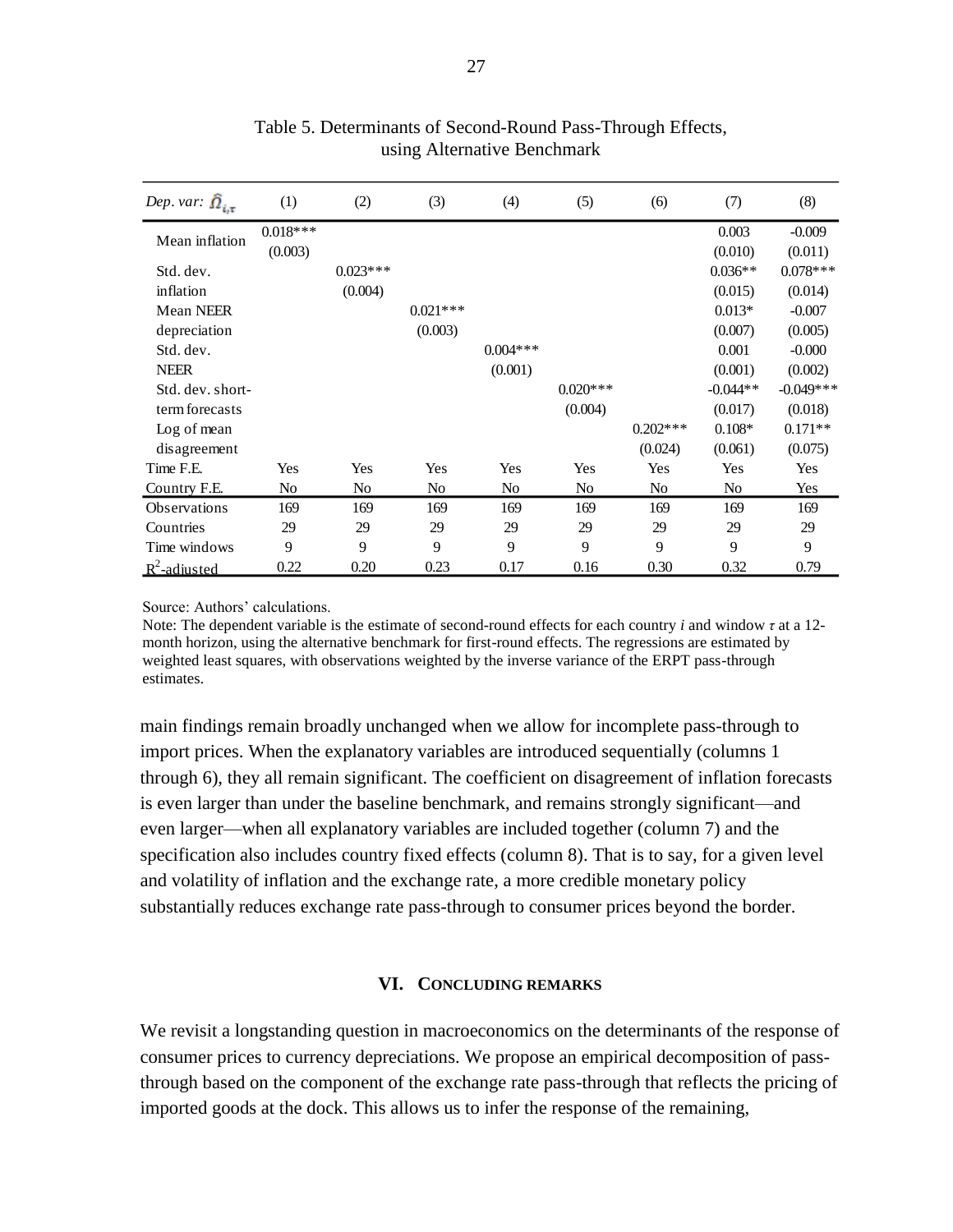domestically-produced goods and services, which we label as second-round effects. Using data from global input-output tables, we document how a generalized fall in exchange rate pass-through has taken place despite an increase in the import content of domestic consumption. Given only modest declines in pass-through to import prices, we conclude that reductions in second-round effects are largely responsible for the decline in overall passthrough to consumer prices.

We then explore the role of monetary policy performance in explaining cross-country and time-variation in the rate of exchange-rate pass-through. Alongside traditional measures of price stability, such as the level and variability of inflation, we introduce additional aspects of monetary performance, such as the degree of disagreement among professional forecasters of inflation. We interpret this measure as an indicator of monetary policy credibility and find it to be statistically significant and economically important in explaining exchange-rate passthrough. An increase in disagreement among professional forecasters of inflation from the  $25<sup>th</sup>$  to the 75<sup>th</sup> percentiles of our sample is associated with an increase in the estimated passthrough coefficient by 0.1. This is a sizable change, given that the average cumulative passthrough after two years is about 0.3 in the sample. We then use our benchmarks to investigate which component of pass-through is most influenced by monetary policy credibility, and find that these variables hold considerable sway over second-round effects.

This result provides evidence in support of a longstanding conjecture that the improvement of monetary policy frameworks by establishing strong nominal anchors has led to lower exchange rate pass-through to consumer prices. In particular, this appears to have substantially reduced pass-through to the prices of domestically-produced goods and services among emerging countries over the last two decades. An important policy implication is that, in countries where central bank credibility has been established, it may now be less costly for monetary policy to stabilize inflation and real activity, while at the same time allowing the exchange rate to play a key role in helping the economy adjust to external shocks.

### **REFERENCES**

- Albagli, E., A. Naudon, and R. Vergara, 2015. "Inflation Dynamics in Latin America: Comparison with Global Trends and Implications for Monetary Policy," Documentos de Política Económica 58, Banco Central de Chile: Santiago.
- Bacchetta, P. and E. van Wincoop, 2002. "A Theory of the Currency Denomination of International Trade," *Journal of International Economics* 67(2): 295-319.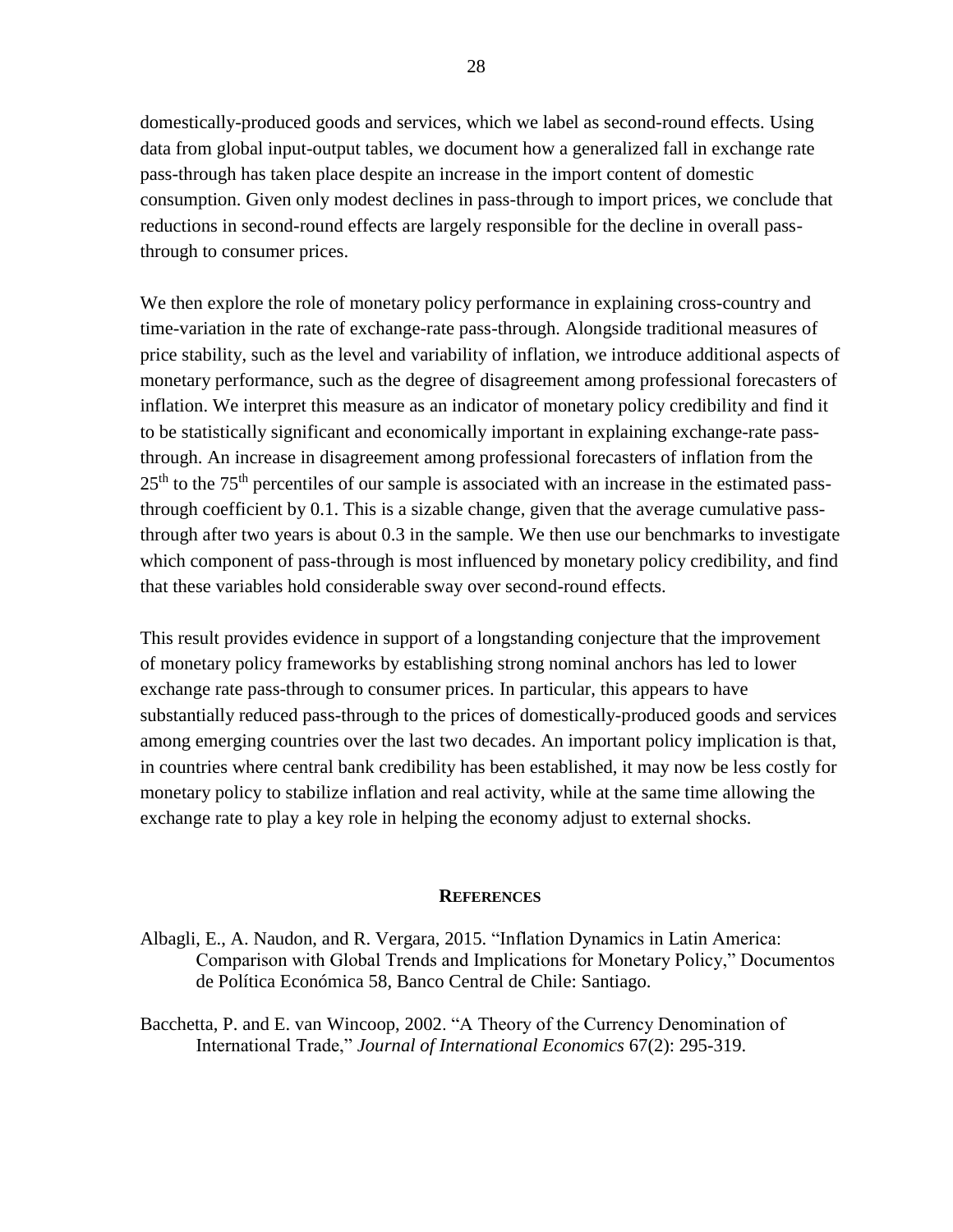- Bailliu, J., W. Dong, and J. Murray, 2010. "Has Exchange Rate Pass-Through Really Declined? Some Recent Insights from the Literature," *Bank of Canada Review* Autumn: 1-8.
- Bailliu, J. and H. Bouakez, 2004. "Exchange Rate Pass-Through in Industrialized Countries," *Bank of Canada Review* Spring: 19-28.
- Bouakez, H. and N. Rebei, 2008. "Has Exchange Rate Pass-Through Really Declined? Evidence from Canada," *Journal of International Economics* 75: 249-267.
- Burstein, A. and G. Gopinath, 2014. "International Prices and Exchange Rates," Chapter 7 in *Handbook of International Economics* 4: 391-451.
- Burstein, A., M. Eichenbaum, and S. Rebelo, 2005. "Large Devaluations and the Real Exchange Rate," *Journal of Political Economy* 113(4): 742-784.

\_\_\_\_\_\_\_\_\_, 2007. "Modeling Exchange Rate Pass-Through after Large Devaluations," *Journal of Monetary Economics* 54: 346-368.

- Cagan, P., 1956. "The Monetary Dynamics of Hyperinflation," in *Studies in the Quantity Theory of Money*, ed. M. Friedman, University of Chicago Press: Chicago, IL.
- Campa, J.M. and L.S. Goldberg, 2005. "Exchange Rate Pass-Through into Import Prices," *Review of Economics and Statistics* 87(4): 679-690.

\_\_\_\_\_\_\_\_\_, 2010. "The Sensitivity of the CPI to Exchange Rates: Distribution Margins, Imported Inputs, and Trade Exposure," *Review of Economics and Statistics* 92(2): 392-407.

- Caselli, F. and A. Roitman. 2016. "Non-Linear Exchange Rate Pass-Through in Emerging Markets," Working Paper 16/1, International Monetary Fund: Washington, DC.
- Capistrán, C., and M. Ramos-Francia, 2010. "Does Inflation Targeting Affect the Dispersion of Inflation Expectations?" *Journal of Money, Credit and Banking* 42(1): 113-134.
- Ca'Zorzi, M., E. Hahn, and M. Sánchez, 2007. "Exchange Rate Pass-Through in Emerging Markets," Working paper 739, European Central Bank: Frankfurt.
- Céspedes, L.F., and C. Soto, 2007. "Credibility and Inflation Targeting in Chile," in *Monetary Policy under Inflation Targeting*, eds. F. Mishkin and K. Schmidt-Hebbel, Central Bank of Chile: Santiago.
- Choudhri, E.U., H. Faruqee, and D.S. Hakura, 2005. "Explaining the Exchange Rate Pass-Through in Different Prices," *Journal of International Economics* 65: 349-374.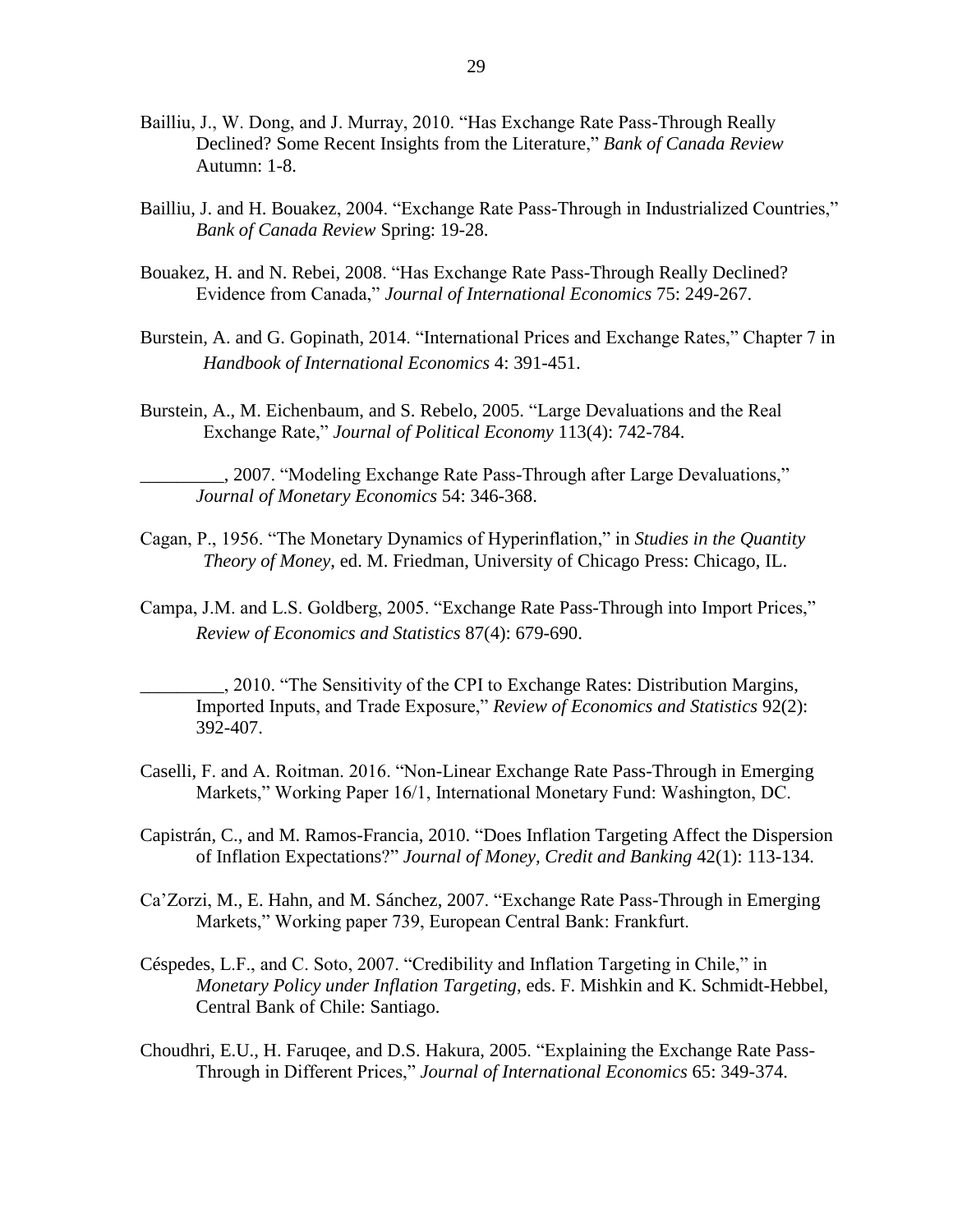- Choudhri, E.U. and D.S. Hakura, 2006. "Exchange Rate Pass-Through to Domestic Prices: Does the Inflationary Environment Matter?" *Journal of International Money and Finance* 25(4): 614-639.
- Crowe, C. and E.E. Meade, 2007. "The Evolution of Central Bank Governance around the World," *Journal of Economic Perspectives* 21(4): 69-90.
- Cukierman, A., S.B. Webb, and B. Neyapti, 1992. "Measuring the Independence of Central Banks and Its Effect on Policy Outcomes," *World Bank Economic Review* 6(3): 353- 398.
- Devereux, M.B., C. Engel, and P.E. Storgaard, 2004. "Endogenous Exchange Rate Pass-Through When Nominal Prices Are Set in Advance," *Journal of International Economics* 63(2): 263-291.
- Devereux, M.B. and J. Yetman, 2010. "Price Adjustment and Exchange Rate Pass-Through," *Journal of International Money and Finance* 29: 181-200.
- Dovern, J., U. Fritsche, and J. Slacalek, 2012. "Disagreement Among Forecasters in G7 Countries," *Review of Economics and Statistics* 94(4): 1081-1096.
- Faust J., and JH. Wright, 2011. "Efficient prediction of excess returns," *The Review of Economics and Statistics* 93(2): 647-659.
- Forbes, K., I. Hjortsoe, and T. Nenova, 2015. "The Shocks Matter: Improving Our estimates of Exchange Rate Pass-Through," External MPC discussion paper 43, Bank of England: London.
- Frankel, J., D. Parsley, and S.J. Wei, 2012. "Slow Pass-Through Around the World: A New Import for Developing Countries?" *Open Economies Review* 23: 213-251.
- Gagnon, J.E. and J. Ihrig, 2004. "Monetary Policy and Exchange Rate Pass-Through," *International Journal of Finance & Economics* 9(4): 315-338.
- Gaspar, V., F. Smets, and D. Vestin, 2010. "Inflation Expectations, Adaptive Learning and Optimal Monetary Policy," in *Handbook of Monetary Economics*, Vol. 3, eds. B. Friedman and M. Woodford.
- Gopinath, G., 2015. "The International Price System," Working paper 21646, National Bureau of Economic Research: Cambridge, MA.
- Jasová, M., R. Moessner, and E. Takáts, 2016. "Exchange Rate Pass-Through: What Has Changed since the Crisis?" Working Paper 583, Bank for International Settlements: Basel.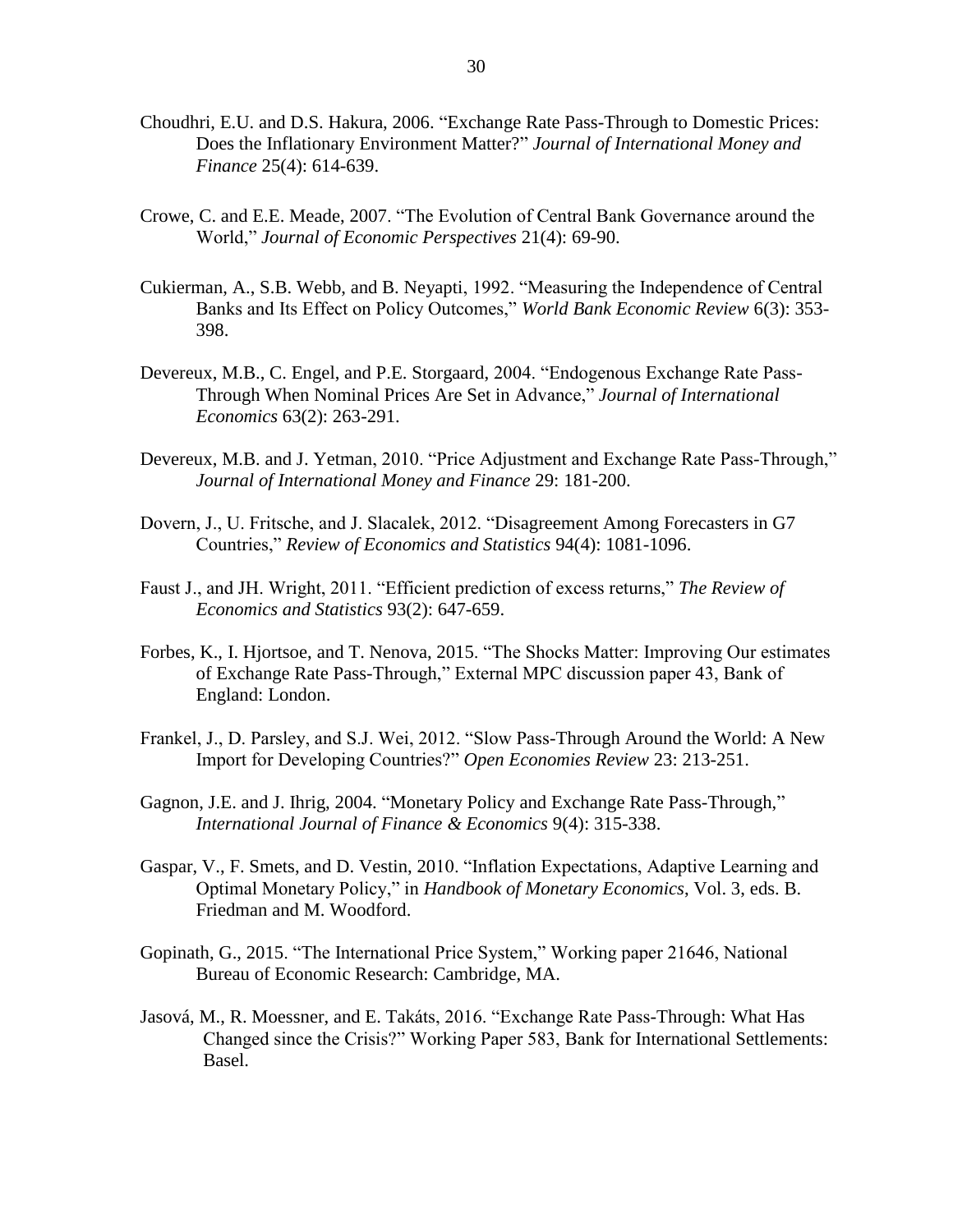- Jordà, Ò., 2005. "Estimation and Inference of Impulse Responses by Local Projections," *American Economic Review* 95(1): 161-182.
- Kehoe, T.J. and K.J. Ruhl, 2009. "Sudden Stops, Sectoral Reallocations, and the Real Exchange Rate," *Journal of Development Economics* 89: 235-249.
- Lenzen, M., K. Kanemoto, D. Moran, and A. Geschke, 2012. "Mapping the Structure of the World Economy," *Environmental Science and Technology* 46(15): 8374-8381.

\_\_\_\_\_\_\_\_\_, 2013. "Building EORA: A Global Multi-Region Input-Output Database at High Country and Sector Resolution," *Economic Systems Research* 25(1): 20-49.

- Mankiw, G., R. Reis, and J. Wolfers, 2004. "Disagreement about Inflation Expectations," in *NBER Macroeconomics Annual 2003*, Vol. 18, eds. M. Gertler and K. Rogoff. National Bureau of Economic Research: Cambridge, MA.
- Taylor, J.B., 2000. "Low Inflation, Pass-Through, and the Pricing Power of Firms," *European Economic Review* 44(7): 1389-1408.
- Teulings C., and N. Zubanov, 2014. "Is Economic Recovery a Myth? Robust Estimation of Impulse Responses," *Journal of Applied Econometrics* 29: 497-514*.*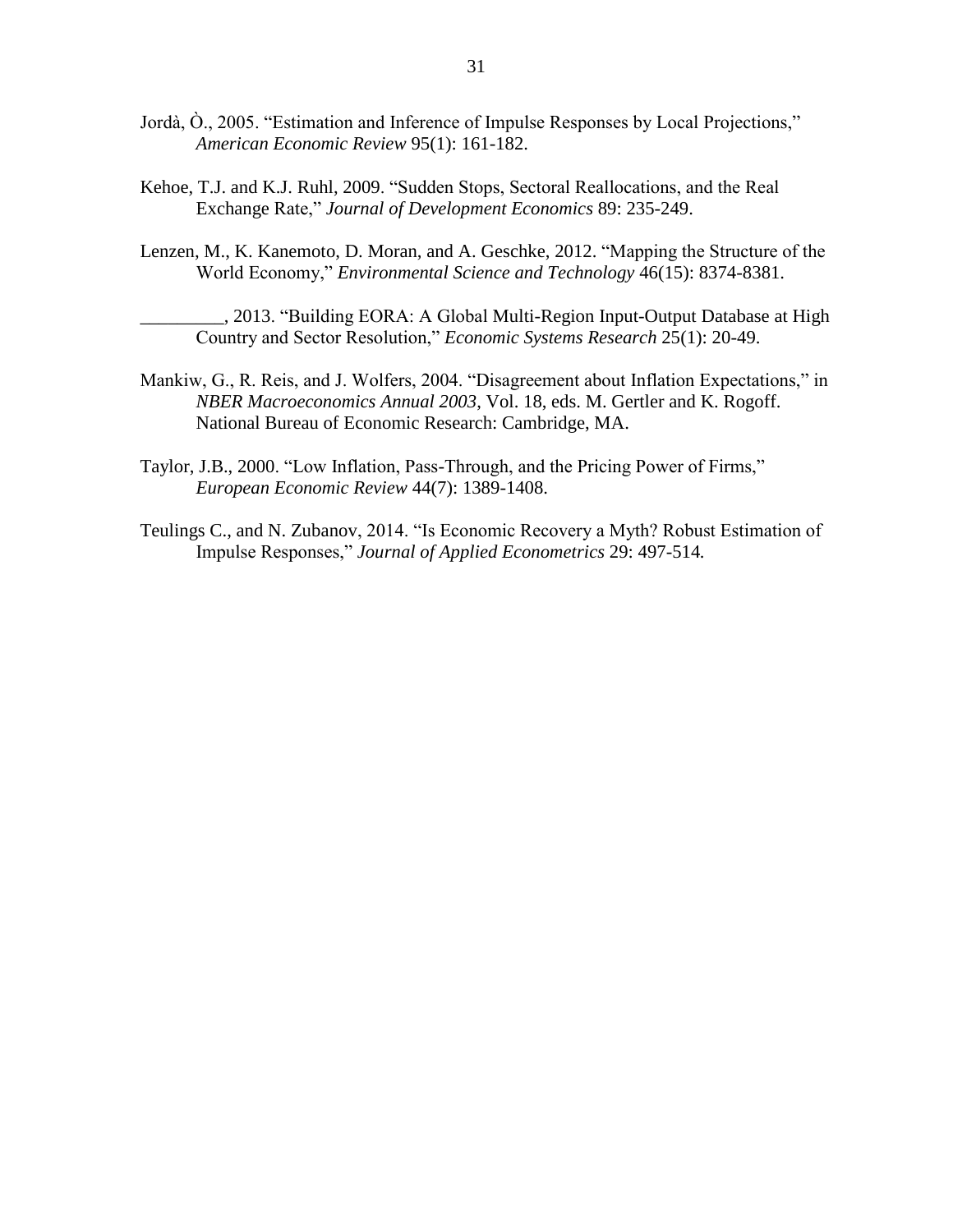## **ANNEX**

| <b>Economy</b>       | <b>Source</b>              | <b>Local Currency</b> | <b>Economy</b> | <b>Source</b>              | <b>Local Currency</b> |  |  |
|----------------------|----------------------------|-----------------------|----------------|----------------------------|-----------------------|--|--|
| Austria              | Haver Analytics / Eurostat | Yes                   | <b>Brazil</b>  | Haver Analytics / FUNCEX   | No                    |  |  |
| Belgium              | Haver Analytics / Eurostat | Yes                   | Colombia       | Haver Analytics / BANREP   | Yes                   |  |  |
| Canada               | Haver Analytics / StatCan  | Yes                   | El Salvador    | Haver Analytics / BCR      | N <sub>o</sub>        |  |  |
| Czech Republic       | Haver Analytics / CSO      | Yes                   | Hungary        | Haver Analytics / CSO      | Yes                   |  |  |
| Denmark              | Haver Analytics / IFS      | Yes                   | Indonesia      | Haver Analytics / BPS      | Yes                   |  |  |
| Estonia              | Haver Analytics / Eurostat | Yes                   | Lithuania      | Haver Analytics / Eurostat | Yes                   |  |  |
| Finland              | Haver Analytics / Eurostat | Yes                   | Malaysia       | Haver Analytics / DSM      | No                    |  |  |
| France               | Haver Analytics / Eurostat | Yes                   | Mexico         | Haver Analytics / BMEX     | N <sub>0</sub>        |  |  |
| Germany              | Haver Analytics / Eurostat | Yes                   | Paraguay       | Haver Analytics / BCP      | Yes                   |  |  |
| Greece               | Haver Analytics / Eurostat | Yes                   | Peru           | Haver Analytics / BCRP     | No                    |  |  |
| Hong Kong SAR        | Haver Analytics / HKCSD    | Yes                   | Poland         | Haver Analytics / CSO      | Yes                   |  |  |
| Ireland              | Haver Analytics / Eurostat | Yes                   | Thailand       | Haver Analytics / MoC      | Yes                   |  |  |
| Italy                | Haver Analytics / Eurostat | Yes                   | Turkey         | Haver Analytics / TRSTAT   | No                    |  |  |
| Japan                | Haver Analytics / JPCSD    | Yes                   |                |                            |                       |  |  |
| Korea                | Haver Analytics / NSO      | Yes                   |                |                            |                       |  |  |
| Latvia               | Haver Analytics / Eurostat | Yes                   |                |                            |                       |  |  |
| Luxembourg           | Haver Analytics / Eurostat | Yes                   |                |                            |                       |  |  |
| Netherlands          | Haver Analytics / Eurostat | Yes                   |                |                            |                       |  |  |
| Portugal             | Haver Analytics / Eurostat | Yes                   |                |                            |                       |  |  |
| Singapore            | Haver Analytics / DoS      | Yes                   |                |                            |                       |  |  |
| Slovak Republic      | Haver Analytics / Eurostat | Yes                   |                |                            |                       |  |  |
| Slovenia             | Haver Analytics / Eurostat | Yes                   |                |                            |                       |  |  |
| Spain                | Haver Analytics / Eurostat | Yes                   |                |                            |                       |  |  |
| Sweden               | Haver Analytics / SCB      | Yes                   |                |                            |                       |  |  |
| Switzerland          | Haver Analytics / SFSO     | No                    |                |                            |                       |  |  |
| United Kingdom       | Haver Analytics / IFS      | Yes                   |                |                            |                       |  |  |
| <b>United States</b> | Haver Analytics / BLS      | Yes                   |                |                            |                       |  |  |

Table A1. Import Price Data Sources

Source: Authors' compilation.

Note: Local currency denotes whether the import price data is directly reported in local currency by the source.